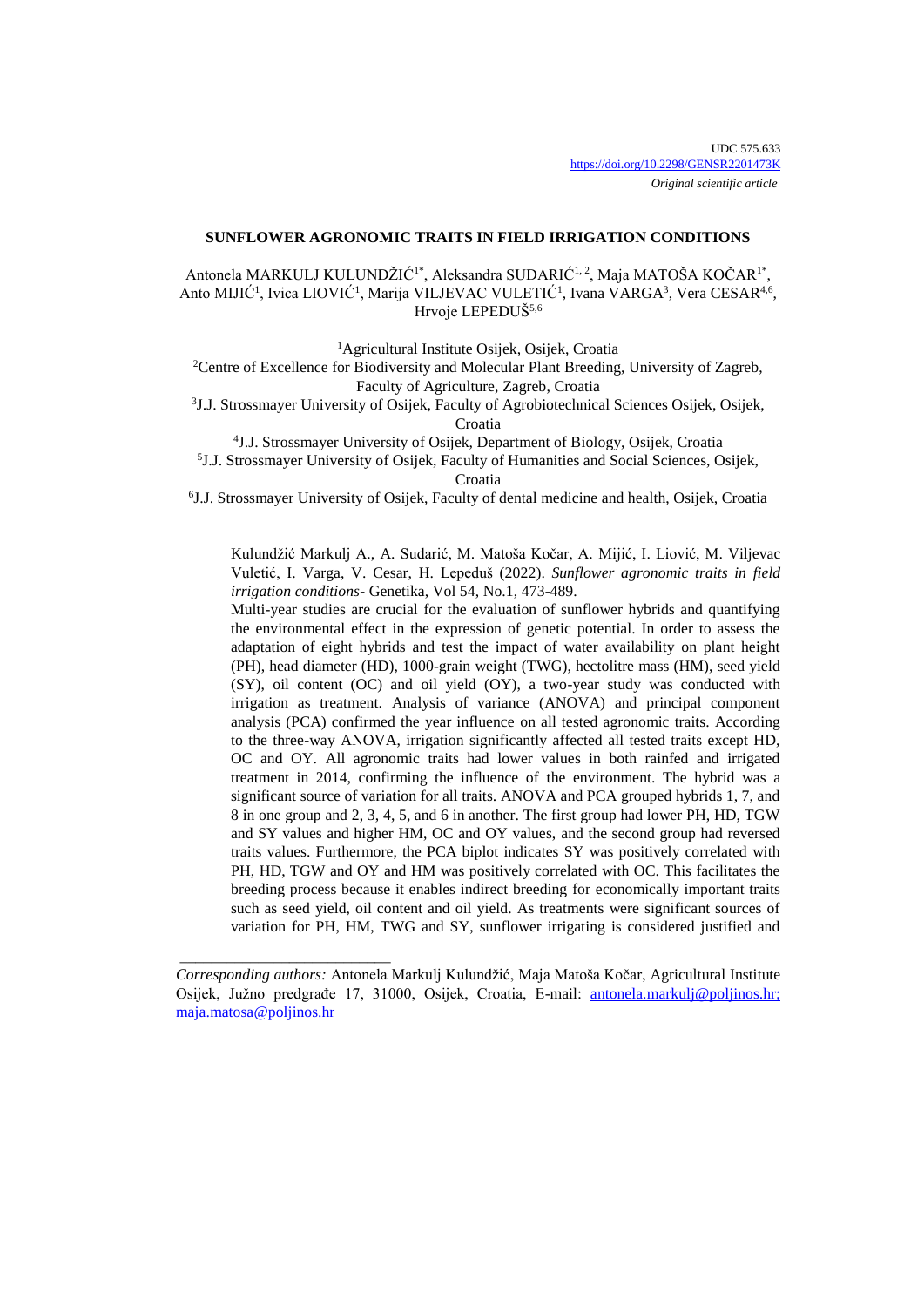can be used as an additional agrotechnical measure to target the agronomic traits. Understanding the expression of traits under rainfed and irrigation conditions will greatly help design effective breeding programs by creating hybrids suitable for cultivation in semi-arid environments.

*Keywords*: *Helianthus annuus* L., Environment, Water availability, Agronomic properties, Yield

# INTRODUCTION

Lack of precipitation, i.e. drought, is a major environmental constraint occurring in many parts of the world every year (DARVISHZADEH *et al.,* 2014). The occurrence of drought, extremely high temperatures, and excess sunlight intensity, especially from the early phases until the plant is fully developed, can cause stress and significantly impact production in most crops. Sunflower is potentially a drought-tolerant plant. A deep and robust root drawing water from deeper soil layers enables the sunflower's partial adaptation to high temperatures and drought (HUSSAIN *et al.,* 2018). Critical periods in the development of sunflowers in the absence of water are the phase of formation and appearance of flower buds and the phase of flowering (VRATARIĆ *et al.,* 2004), in which, due to lack of water, the seed filling is reduced (DARVISHZADEH *et al.,* 2014). Most worrying is the fact that under significant climate changes we are witnessing, dry periods during the vegetation of summer crops, among which is the sunflower, occur more often than in the recent past. Therefore, in arid regions where water is a limiting factor of arable land and yield per unit area, the study of the effect of irrigation on agriculture is of utmost importance (SEGHATOLESLAMI *et al.,* 2012).

In 2009–2018, the sunflower was grown in the European Union (EU) on over 4175871 hectares, with an average seed yield of 2.85 t/ha (FAOSTAT, 2021). Although sunflower share in the utilised agricultural area in the Republic of Croatia is small (2.48% according to the Statistical Yearbook of the Republic of Croatia), according to an average of 10 years (2009– 2018), cultivated hybrids reach the highest seed yield  $(2.85 t/ha)$ , taking a significant first place compared to the other EU Member States. Sunflower has become the most important oilseed crop among different crops grown in the country due to its high yield potential and short vegetation, thus enabling the timely sowing of winter crops in temperate continental climates. The advantage of the sunflower crop is its wide adaptability under different climatic conditions. For this reason, HUSSAIN *et al.* (2017) emphasised the need to develop sunflower hybrids with better performance of agronomic traits in the current climate change scenario. High-yielding crops with improved stability make agricultural systems less susceptible to climate change which is essential for food safety. Creating new lines and hybrids with high seed and oil yields for fulfilling the needs of humans and farm animals is the main goal of sunflower plant breeding. Agronomic traits largely depend on different years, localities, hybrids, and interactions (BALALIĆ *et al.,* 2012). PEPÓ and NOVAK (2016) stated that in addition to creating more productive hybrids, the use of agro-technical measures that reduce the impact of limiting factors in production is very important, thus contributing to the increase in sunflower yield. To achieve a high yield of hybrids in practice, MAZVIMBAKUPA *et al.* (2015) also noted that in addition to choosing a good hybrid applying optimal agrotechnics and irrigation according to the recommendations, it is necessary to use declared seeds of known quality for sowing. For this reason, it is necessary to continually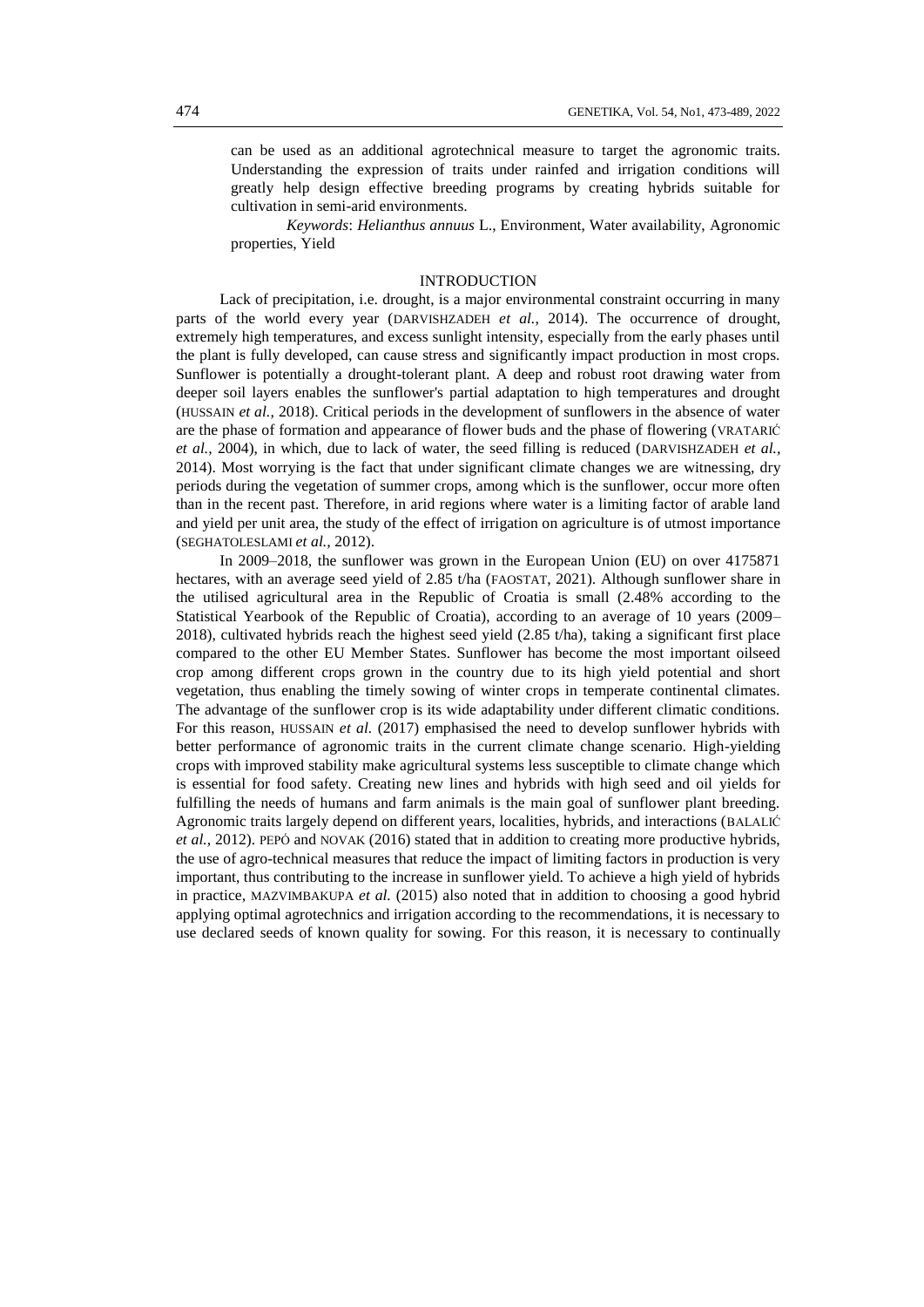change the assortment with more productive and stable sunflower hybrids that are more fertile and of better quality (JOKIĆ *et al.,* 2016), which is achieved by plant breeding. Plant breeding may be used for manipulating agronomic traits. For sunflowers, agronomic traits such as plant height (PH) and head diameter (HD) are important for yield expression. There are large variations in PH between sunflower lines and hybrids. Breeders prefer shorter plants because they can usually support higher yields. Plants which range from 120 to 150 cm are more resistant to lodging caused by unfavourable environmental conditions, which is crucial when creating new lines. Also, it ultimately makes it easier to harvest shorter hybrids mechanically (ĆIRIĆ *et al.,* 2012). The size of the sunflower head, i.e. its diameter, is an important factor that affects the seed yield (SY) per plant and unit area by influencing the number of seeds per head and the size of the seed itself (BALALIĆ *et al.,* 2016). Sunflower yield depends on the hectolitre mass (HM) and 1000-grain weight (TGW) as well. The environment significantly influences both traits. According to MIJIĆ *et al.* (2006), HM is important in seed processing because, on its basis, the quality of seed production can be estimated. The low HM indicates poorer seed production and seed quality KOLAK (1994). On the other hand, TGW is an essential criterion for successful sunflower production because farmers use it when determining the norm and sowing method. At the same time, it determines the seed quality and yield per unit area (RADIĆ *et al.,* 2013). The TGW is directly related to the SY. High SY, oil content (OC), and oil yield (OY) per unit area are the primary goals of sunflower producers, and at the same time, sunflower breeders pay the most attention to them. Most agronomic traits are inherited quantitatively, and it is generally known that quantitative traits are a product of the influence of genotypes, the environment, and their interactions during the vegetation (BALALIĆ *et al.,* 2012). A successful breeding program is determined by selecting genotypes suitable for breeding in different environmental conditions while retaining their desirable characteristics. Therefore, this study aimed to investigate the adaptability of eight sunflower hybrids in different environmental conditions. We hypothesised that year, irrigation, and hybrid influence on the examined agronomic traits is significant and therefore proven. Moreover, we hypothesised that irrigation plays a major role in sunflower hybrids responses and further adaptation to environmental conditions. Irrigation at critical phases of development enabled the investigation of water availability impact on morphological traits, which can serve as tools in assessing adaptation to environmental conditions.

# MATERIALS AND METHODS

### *Experimental materials and design*

The experiment was conducted on eight sunflower hybrids (H1–H8) chosen for this study based on previous trial results. Six hybrids were developed at the Agricultural Institute Osijek (Osijek, Croatia), and two hybrids were standards. Hybrids differed in pedigree and agronomic traits. The study was conducted in the field (45°32'N, 18°44'E) in 2013 and 2014. Sowing in sandy clay loam soil was performed at 4 cm depth, in four 5 m long rows per plot with 70 cm distance between rows and 23 cm distance within a row with hand planters. The experiment consisted of two treatments and four replications. The first treatment represented rainfed conditions, and the second treatment represented irrigated conditions. During the experiment, all agro-technical measures were performed according to the requirements and recommendations for sunflower cultivation.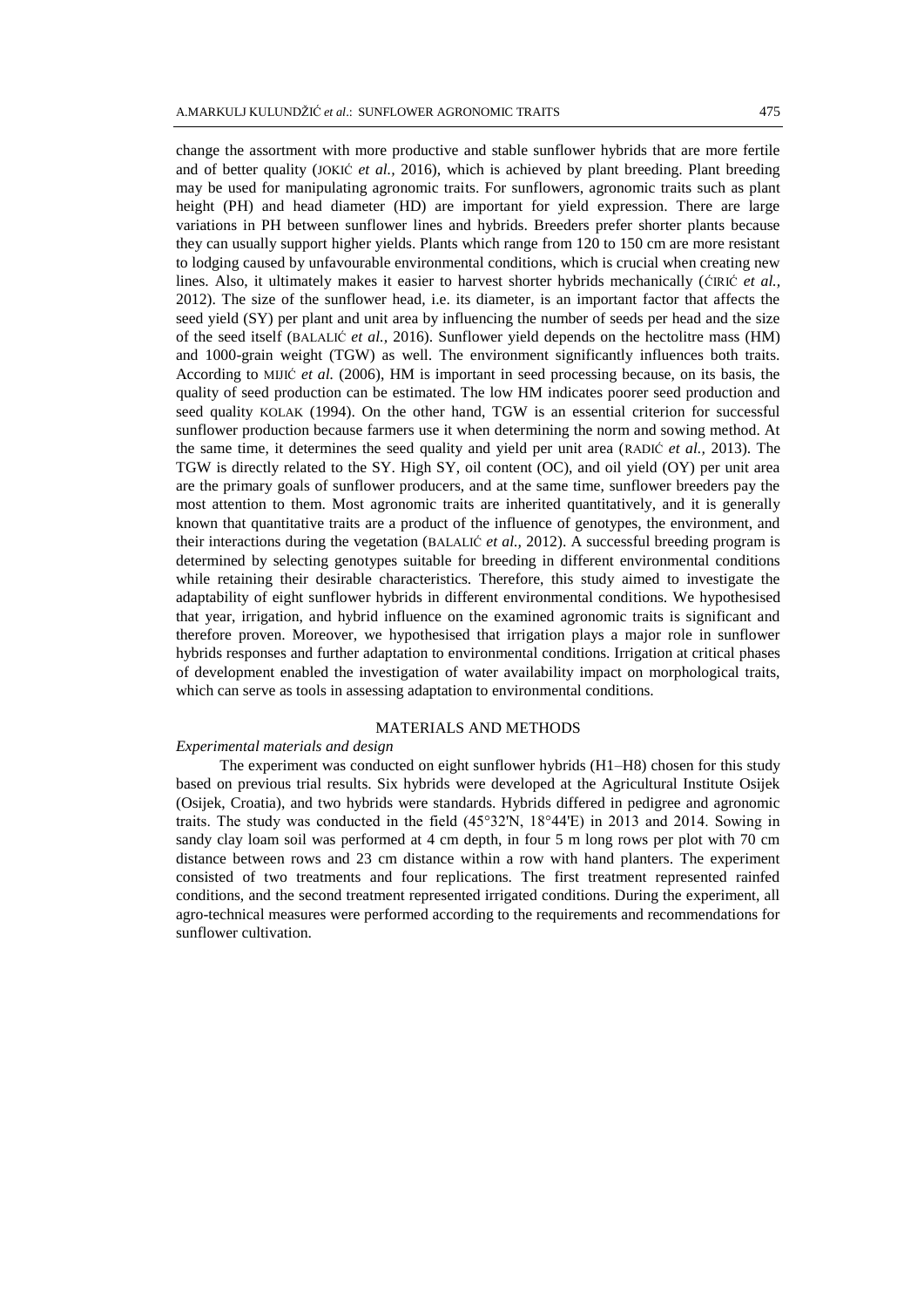### *Irrigation of the experimental field*

Granular matrix sensors (Watermark Model 200SS, California) were placed into the soil at 10–15 cm and 25–30 cm depth. They were previously calibrated by the gravimetric method and used for estimating soil moisture based on which the irrigation time was determined. Recording soil water content was performed with a digital soil moisture meter (Watermark, Irrometer Company, Inc. Riverside, California) twice a week. Values on the watermark of about 80 cbar marked the beginning of the irrigation. Water used for irrigation was pumped from a 37 m deep well with a 5.5 kW electric pump and was suitable for irrigation according to the recommendation. A travel sprinkler system was used to irrigate an area about 28 meters long with an efficiency of about 95%. Experimental irrigation treatment plots in 2013 were irrigated four times (beginning of stem elongation, butonisation, before flowering, and full flowering), and a total of 97 mm of water was added during the vegetation. In 2014, 25 mm of water was added in one application (before flowering). The lower need for irrigation in 2014, compared to 2013 (Figure 1), was due to a higher rainfall amount. During the sunflower vegetation in 2014, more rain fell than in the long-term average. Irrigation was carried out during the morning or evening to protect plants from burns.

#### *Agronomic traits*

Plant height (PH; cm) and head diameter (HD; cm) were measured at the physiological maturity of the sunflower (HLADNI *et al.,* 2014). They were expressed as the average of 20 measured values (five plants per replicate) per hybrid. In contrast, hectolitre mass (HM; kg/hl), 1000-grain weight (TGW; g), yield seed (SY; t/ha) and oil content (OC; %) were determined after the harvest from a bulk sample containing seeds of each plant from two middle rows per hybrid. The HM was determined on a Dickey John GAC 2000–Grain analysis computer (USA) three times per sample. The TGW was determined according to the Ordinance on methods of sampling and testing of seed quality. Eight 100 seed samples were weighed per replicate, and the average values were used for statistical analyses. SY is calculated at the level of 9% moisture and 2% impurities. After harvesting, the seed moisture was determined for each sample using a Dickey John GAC 2000–Grain analysis computer (USA) device. The weight of each sample was determined on a DefenderTM 3000 scale (Ohaus Corporation, New Jersey, USA). The SY was calculated according to the formula: SY (t/ha) = weight  $\times$  10 / 7  $\times$  (100 - sample moisture) / 91, where  $7$  is the size of the plot in  $m^2$ . Before determining the OC, each sample was manually cleaned of impurities, and 150 mL of seeds required for analysis were used. OC was determined using the device MQA 7005 NMR Analyser–Nuclear Magnetic Resonance (UK). The OC on a dry matter (DM) basis was calculated according to the formula: OC at DM (%) = oil  $\times$  100 / (100) - moisture). OY was determined according to the formula, using SY and OC: OY (t/ha) =  $SY \times$ 0.91 x OC at DM / 100. SY, OC and OY were calculated by averaging the four measured values (one per replicate).

#### *Data analysis*

The results are shown as the average values. Three-way analysis of variance (ANOVA), with year, treatment and hybrid as factors, was used for analysing agronomic data. ANOVA was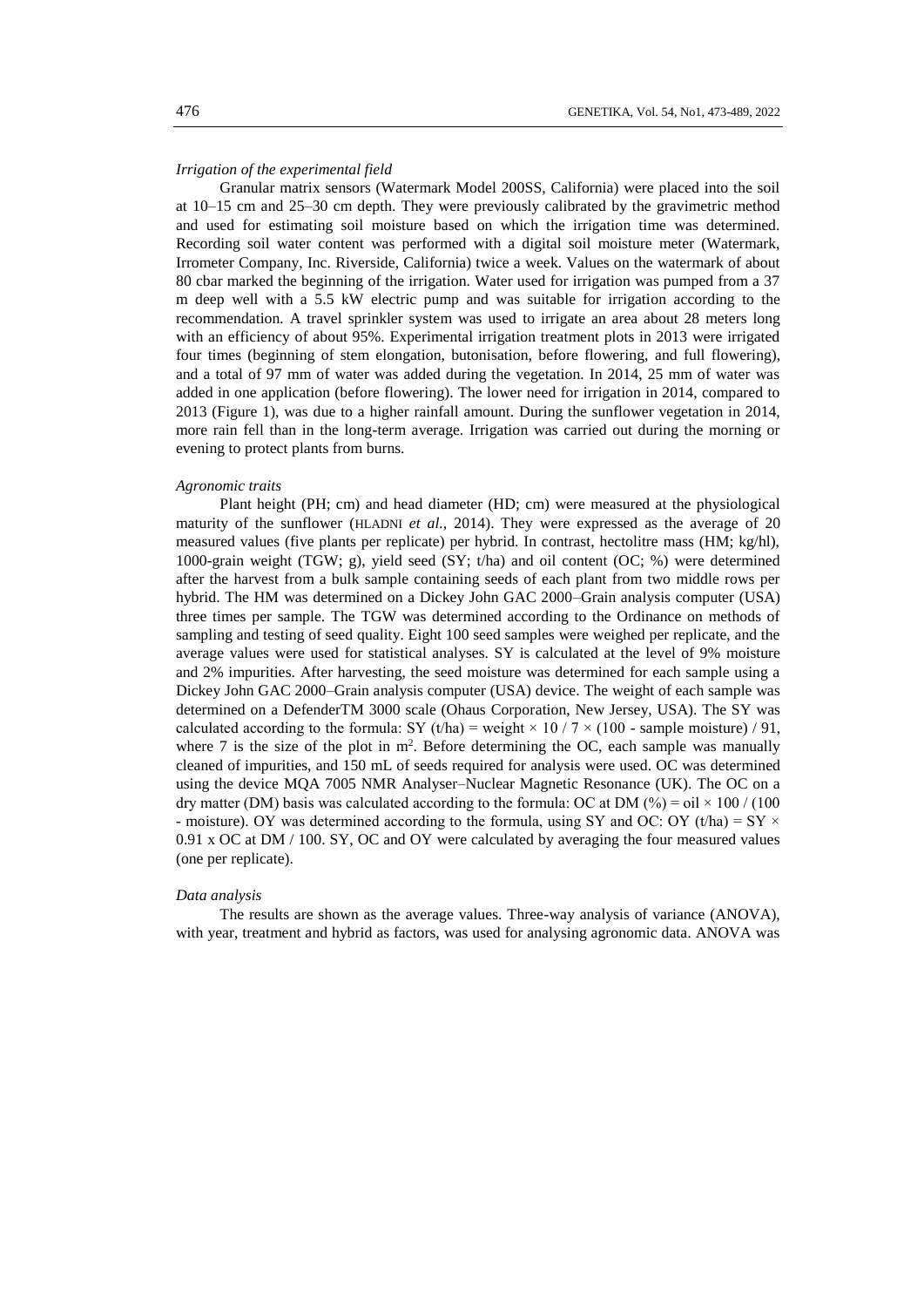also used to compare agronomic traits by treatments and hybrids per year. To determine differences between treatments and sunflower hybrids, the post hoc Fisher's LSD test was used at *P* < 0.05. Correlation among years, treatment and hybrids were explored by principal component analysis (PCA). The software used for statistical analyses was Statistica 12.

## RESULTS AND DISCUSSION

## *Weather conditions*

Years 2013 and 2014 (Figure 1), during the sunflower field experiment, had 472.6 and 611.2 mm of rain fell, respectively. The average air temperature in 2013 and 2014 in sunflower vegetation was 17.9 °C and 17.5°C, respectively. Although both years had similar average air temperatures during sunflower vegetation, which were very near the long-term average (17.8 °C), 2014 had more precipitation than 2013 (Figure 1). In May of both research years, before seed germination and initial plant development, recorded precipitation (119.0 mm in 2013 and 161.4 mm in 2014) was above the long-term average (86.8 mm). The precipitation was above the long-term average (59.2 mm) in September of 2013 (123.7 mm), i.e. during the sunflower grain filling phase, as well. The vegetation period in 2013 was unevenly supplied with precipitation, and the highest lack of precipitation was observed during the rapid growth phase when the sunflower has the greatest water needs, i.e. about 43% of the total water required for vegetation (VRATARIĆ *et al.,* 2004). During the rapid growth phase in 2013, sunflower only got 63.3 mm of precipitation in June and 36.5 mm in July, with average air temperatures of 20.0°C (June) and 22.9°C (July). In comparison, in 2014, the average air temperatures were lower than the longterm average in the same phase. In the flowering and maturing phase, sunflower also needs a significant amount of available water and nutrients due to the intensive accumulation of dry matter (accumulates about 50%), and the optimal air temperature is about  $20^{\circ}$ C to  $22^{\circ}$ C (VRATARIĆ *et al.,* 2004; POSPIŠIL, 2013). In 2013, July and August had the same average temperatures (22.9 $^{\circ}$ C), which was above optimal, but in September (15.9 $^{\circ}$ C), the average temperature was below optimal. In 2014, the average air temperature in July and August (21.9°C and 20.8°C) corresponded to the optimal values, but in September, the temperature was below optimal (17.0°C).

In conclusion, although the amount of precipitation and the average temperatures were approximately equal in both experimental years, 2014 had a more uniform precipitation distribution with some extremes (April and May), which was reflected in the tested traits in 2014. On average, about 300 mm of precipitation is needed during the vegetation for a normal sunflower growth and development, but the amounts vary depending on whether it is grown in drier areas (500–700 mm) or wetter conditions (300–500 mm) (POSPIŠIL, 2013). Although there was a sufficient amount of precipitation in both years of research and optimal average air temperatures, the distribution of precipitation and the duration of maximum daily air temperatures were not satisfactory, which directly affected the length of individual development phases and thus the agronomic traits. Cumulative effects of environmental conditions, such as temperature, light levels, and available water, alter not only the plant phenology but they cause a number of physiological and qualitative changes, including changes in crop growth, development, yield, and oil accumulation as well (DEBAEKE *et al.,* 2017).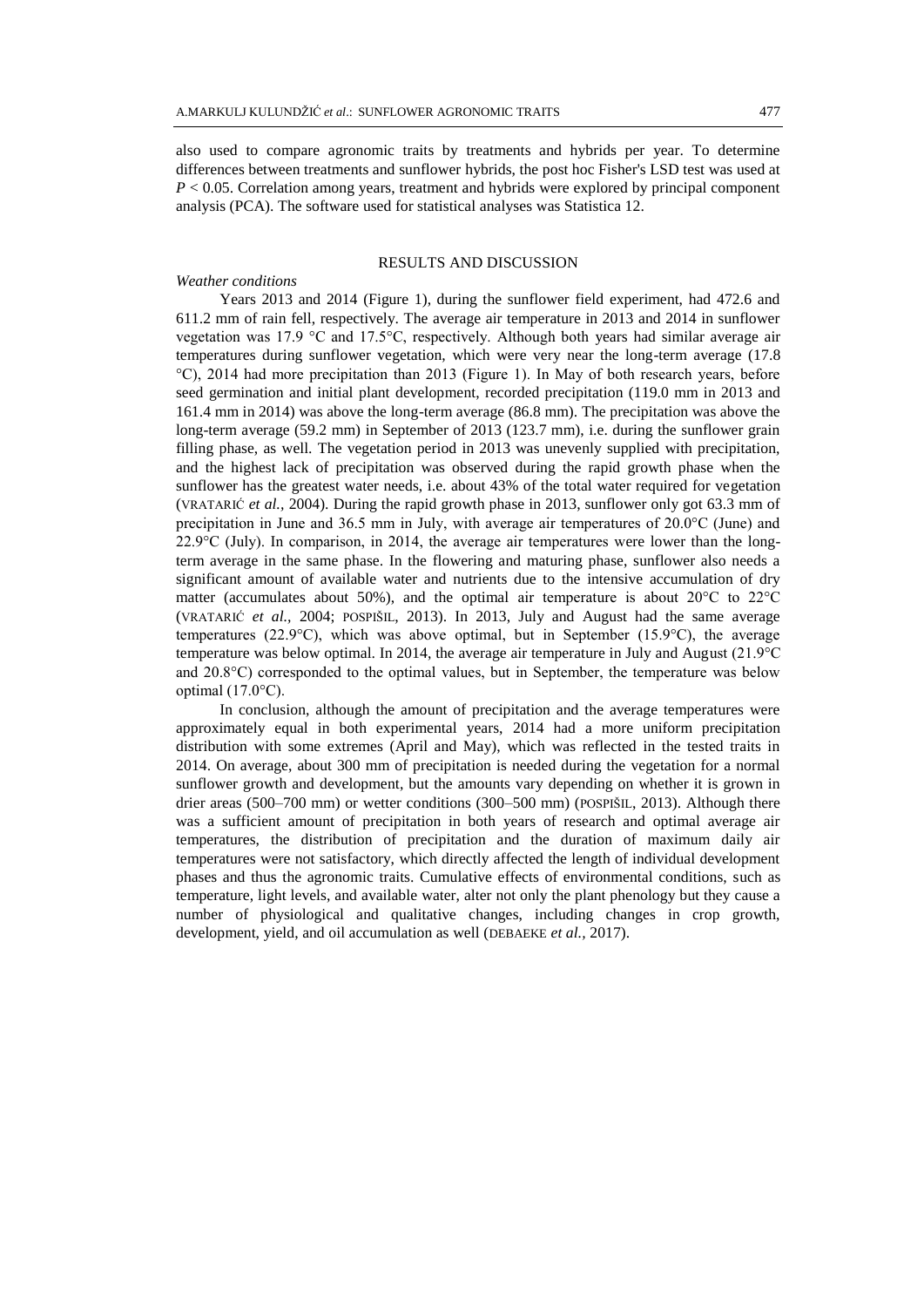

Figure 1. Precipitations (mm) and average air temperatures (°C) in 2013 and 2014 and the long-term average of precipitations and temperatures (2005–2014) in Osijek (Croatian Meteorological and Hydrological Service).

# *Analysis of variance*

ANOVA confirmed statistically significant differences at 5% between years (2013 and 2014) and sunflower hybrids (H1–H8) for all agronomic traits (Table 1). HD, OC, and OY were not statistically significant between treatments (rainfed and irrigated), unlike PH, HM, TGW and SY. The year x treatment interaction  $(Y \times T)$  was not a statistically significant source of variation for HM and TGW. In contrast, the year x hybrid interaction  $(Y \times H)$  was significant for all traits except TGW. The treatment x hybrid interaction (T x H) was not significant as a source of variation for TGW, PH and OC. The interaction year x treatment x hybrid  $(Y \times T \times H)$  was significant only for SY and OY.

| Source of     | Plant height | Head     | Hectolitre | $1000$ -grain | Seed     | Oil      | Oil     |
|---------------|--------------|----------|------------|---------------|----------|----------|---------|
| variation     |              | diameter | mass       | weight        | vield    | content  | yield   |
| Year $(Y)$    | 7728.40*     | 145.35*  | 195.03*    | 4520.82*      | $22.52*$ | 193.10*  | $6.94*$ |
| Treatment (T) | 8208.22*     | 9.26     | $57.24*$   | 144.50*       | $0.25*$  | 0.58     | 0.06    |
| Hybrid (H)    | 16385.72*    | $70.74*$ | 91.77*     | 763.94*       | $3.60*$  | 173.04*  | $0.58*$ |
| $Y \times T$  | 4264.22*     | $19.25*$ | 1.76       | 4.65          | $1.70*$  | $9.90*$  | $0.48*$ |
| Y x H         | 375.10*      | $10.83*$ | $2.62*$    | 17.10         | $0.92*$  | $13.43*$ | $0.25*$ |
| T x H         | 138.24       | $10.86*$ | 1.58*      | 4.34          | $0.24*$  | 0.44     | $0.05*$ |
| Y x T x H     | 74.02        | 5.77     | 1.13       | 7.42          | $0.15*$  | 0.47     | $0.04*$ |

*Table 1. Analysis of variance (mean squares and significance at P < 0.05 - \*) for agronomic traits in tested years (2013 and 2014), treatments (rainfed and irrigated) and sunflower hybrids*.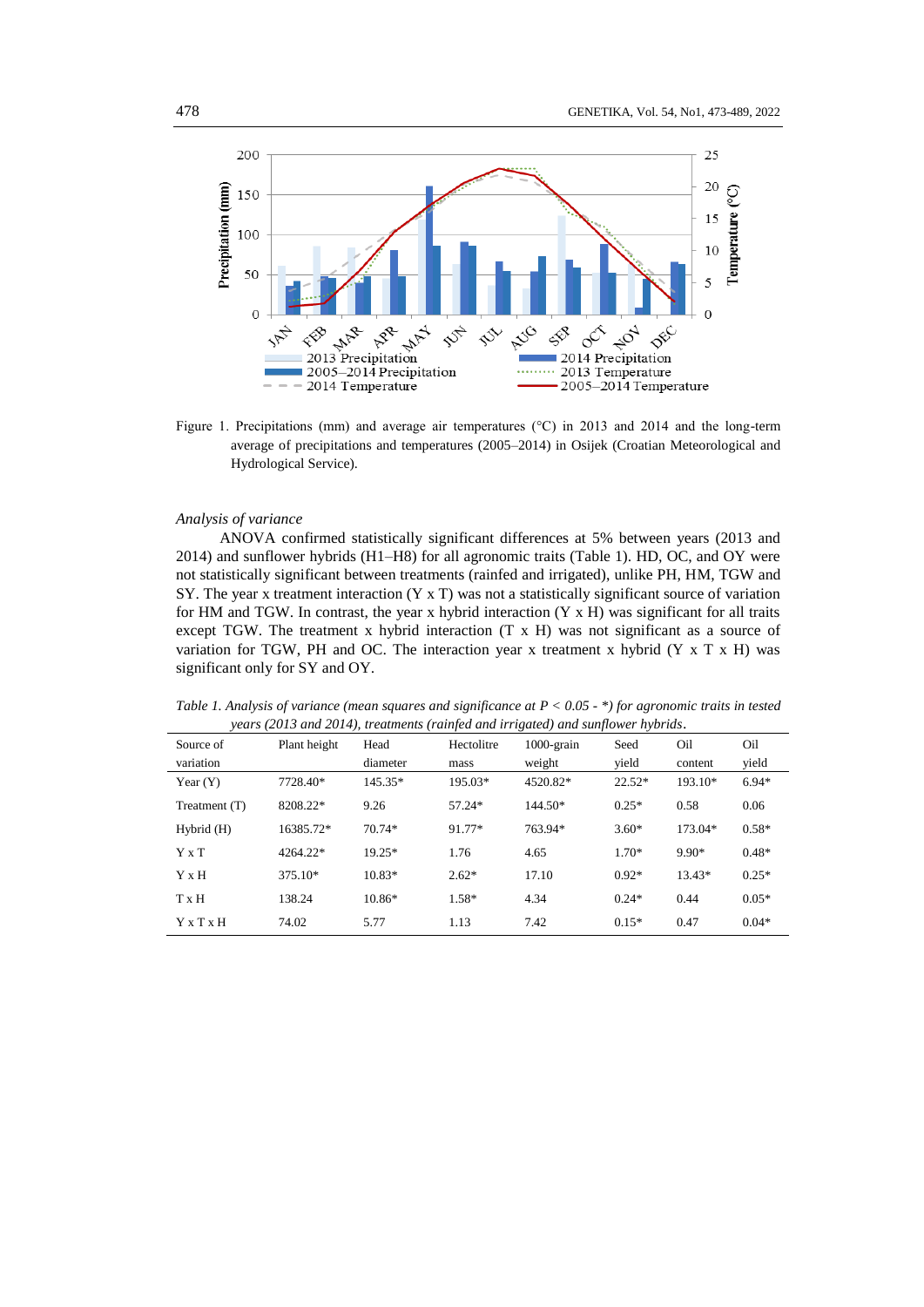## *Agronomic traits*

*Table 2 (2013) and Table 3 (2014) listed the agronomic traits values of treatments and sunflower hybrids*.

| Trait                | <b>Treatment</b> | Hybrid 1               | Hybrid 2             | Hybrid 3             | Hybrid 4             | Hybrid 5              | Hybrid 6             | Hybrid 7             | Hybrid 8             | Average             |
|----------------------|------------------|------------------------|----------------------|----------------------|----------------------|-----------------------|----------------------|----------------------|----------------------|---------------------|
| Plant                | Rainfed          | 187.15 <sup>d</sup>    | $216.75^{b}$         | $227.15^a$           | $196.95^{\circ}$     | 221.55 <sup>ab</sup>  | $215.95^{b}$         | 196.95c              | $181.10^{d}$         | $205.44^{B}$        |
| height               | Irrigated        | $198.00^{\circ}$       | 230.00 <sup>b</sup>  | $237.95^{\circ}$     | 211.85 <sup>d</sup>  | 233.45 <sup>ab</sup>  | $220.65^{\circ}$     | 214.20 <sup>cd</sup> | $196.05^{\circ}$     | $217.77^{\rm A}$    |
| (cm)                 | Average          | 192.58 <sup>E</sup>    | 223.38 <sup>BC</sup> | $232.55^{\text{A}}$  | $204.40^{D}$         | 227.50 <sup>AB</sup>  | $218.30^{\circ}$     | $205.58^{D}$         | 188.58 <sup>E</sup>  |                     |
| Head                 | Rainfed          | 18.35bcd               | 20.30 <sup>a</sup>   | $19.05$ abcd         | 18.50 <sup>bcd</sup> | $19.90$ <sup>ab</sup> | 18.25 <sup>cd</sup>  | 17.65 <sup>d</sup>   | $19.30$ abc          | 18.91 <sup>NS</sup> |
| diameter             | Irrigated        | $18.60$ <sup>cde</sup> | $21.40^a$            | $19.55^{bc}$         | $18.10^{de}$         | $20.30^{ab}$          | 19.05 <sup>bcd</sup> | $17.25^{\circ}$      | $17.90^{de}$         | $19.02^{NS}$        |
| (cm)                 | Average          | $18.48^{\text{CD}}$    | $20.85^{A}$          | $19.30^{\rm BC}$     | $18.30^{\text{CD}}$  | $20.10^{AB}$          | $18.65^{\text{BC}}$  | $17.45^{\rm D}$      | $18.60^\circ$        |                     |
| Hectolitre           | Rainfed          | 44.18 <sup>a</sup>     | $40.68$ <sup>c</sup> | $41.85^{bc}$         | $37.83^{d}$          | 38.38 <sup>d</sup>    | 43.20 <sup>ab</sup>  | $43.70^{ab}$         | 44.15 <sup>a</sup>   | 41.74 <sup>B</sup>  |
| mass                 | Irrigated        | 45.80 <sup>a</sup>     | $42.38^{\circ}$      | 43.28c               | $39.40^{\circ}$      | 41.25 <sup>d</sup>    | 44.65 <sup>b</sup>   | $45.13^{ab}$         | 44.65 <sup>b</sup>   | $43.32^{A}$         |
| (kg/hl)              | Average          | 44.99 <sup>A</sup>     | $41.53^{\circ}$      | $42.56^\circ$        | 38.61 <sup>E</sup>   | $39.81^D$             | 43.93 <sup>B</sup>   | 44.41 <sup>AB</sup>  | $44.40^{AB}$         |                     |
|                      | Rainfed          | 51.50 <sup>f</sup>     | 63.53 <sup>d</sup>   | 76.25 <sup>a</sup>   | 66.83cd              | 71.35 <sup>b</sup>    | 71.20 <sup>bc</sup>  | 65.48 <sup>d</sup>   | 57.08 <sup>e</sup>   | $65.4^{A}$          |
| 1000-grain           | Irrigated        | $51.65^{\circ}$        | 61.65 <sup>cd</sup>  | $70.78$ <sup>a</sup> | 65.33bc              | $70.68$ <sup>a</sup>  | 68.73ab              | 60.53 <sup>d</sup>   | 53.83 <sup>e</sup>   | 62.89 <sup>B</sup>  |
| weight (g)           |                  |                        |                      |                      |                      |                       |                      |                      |                      |                     |
|                      | Average          | $51.58$ <sup>F</sup>   | $62.59^{\rm D}$      | $73.51^A$            | $\rm 66.08^{C}$      | $71.01^{AB}$          | $69.96^{\rm B}$      | $63.00^{\text{CD}}$  | $55.45^{\mathrm{E}}$ |                     |
|                      | Rainfed          | 3.97c                  | 5.06 <sup>a</sup>    | 5.00 <sup>a</sup>    | $4.35^{bc}$          | 4.65 <sup>ab</sup>    | $4.75^{ab}$          | 4.42 <sup>bc</sup>   | 4.79 <sup>ab</sup>   | 4.62 <sup>B</sup>   |
| Seed yield<br>(t/ha) | Irrigated        | 4.68c                  | 5.94 <sup>a</sup>    | 5.16 <sup>b</sup>    | 5.01 <sup>bc</sup>   | 4.88 <sup>bc</sup>    | 4.93 <sup>bc</sup>   | 4.27 <sup>d</sup>    | 4.67c                | 4.94 <sup>A</sup>   |
|                      |                  |                        |                      |                      |                      |                       |                      |                      |                      |                     |
|                      | Average          | $4.32^{\mathrm{D}}$    | $5.50^{A}$           | $5.08^{\rm B}$       | $4.68^{\circ}$       | $4.77^{\text{BC}}$    | $4.84^{\mathrm{BC}}$ | 4.34 <sup>D</sup>    | $4.78^\mathrm{C}$    |                     |
| Oil                  | Rainfed          | 51.37 <sup>b</sup>     | 48.61 <sup>c</sup>   | 46.71 <sup>cd</sup>  | 46.30 <sup>d</sup>   | $42.13^e$             | 46.76 <sup>cd</sup>  | 52.92 <sup>ab</sup>  | 54.53 <sup>a</sup>   | $48.67^{\text{B}}$  |
| content              | Irrigated        | 52.32 <sup>b</sup>     | 49.56 <sup>c</sup>   | 46.94 <sup>d</sup>   | 47.27 <sup>d</sup>   | 43.04 <sup>e</sup>    | 47.62 <sup>d</sup>   | 53.67 <sup>a</sup>   | 54.46 <sup>a</sup>   | 49.36 <sup>A</sup>  |
| (% DM)               | Average          | $51.85^{\circ}$        | $49.09^{\rm D}$      | $46.82^{\mathrm{E}}$ | 46.78 <sup>E</sup>   | $42.58$ <sup>F</sup>  | 47.19 <sup>E</sup>   | $53.29^{\rm B}$      | $54.49^A$            |                     |
|                      | Rainfed          | 1.86 <sup>cd</sup>     | $2.24^{ab}$          | $2.13$ abc           | 1.84 <sup>cd</sup>   | 1.78 <sup>d</sup>     | 2.02 <sub>bcd</sub>  | $2.13$ abc           | $2.38^{a}$           | 2.05 <sup>B</sup>   |
| Oil yield<br>(t/ha)  | Irrigated        | $2.23$ bc              | 2.68 <sup>a</sup>    | $2.20^{bc}$          | 2.15 <sup>bc</sup>   | 1.91 <sup>d</sup>     | $2.14$ bc            | 2.08 <sup>cd</sup>   | 2.32 <sup>b</sup>    | 2.21 <sup>A</sup>   |
|                      | Average          | $2.04^{\rm B}$         | $2.46^{A}$           | $2.16^B$             | $2.00^{\rm BC}$      | $1.85^{\circ}$        | 2.08 <sup>B</sup>    | $2.11^B$             | 2.35 <sup>A</sup>    |                     |

*Table 2. Average values of agronomic traits with treatments and hybrids for 2013*

Average values of agronomic traits in columns for hybrids per treatment, followed by the same lowercase letter(s), are not significantly different. Average values of agronomic traits in columns for hybrid and rows for treatments, followed by the same uppercase letter(s), are not significantly different at *P* < 0.05. NS – not significant.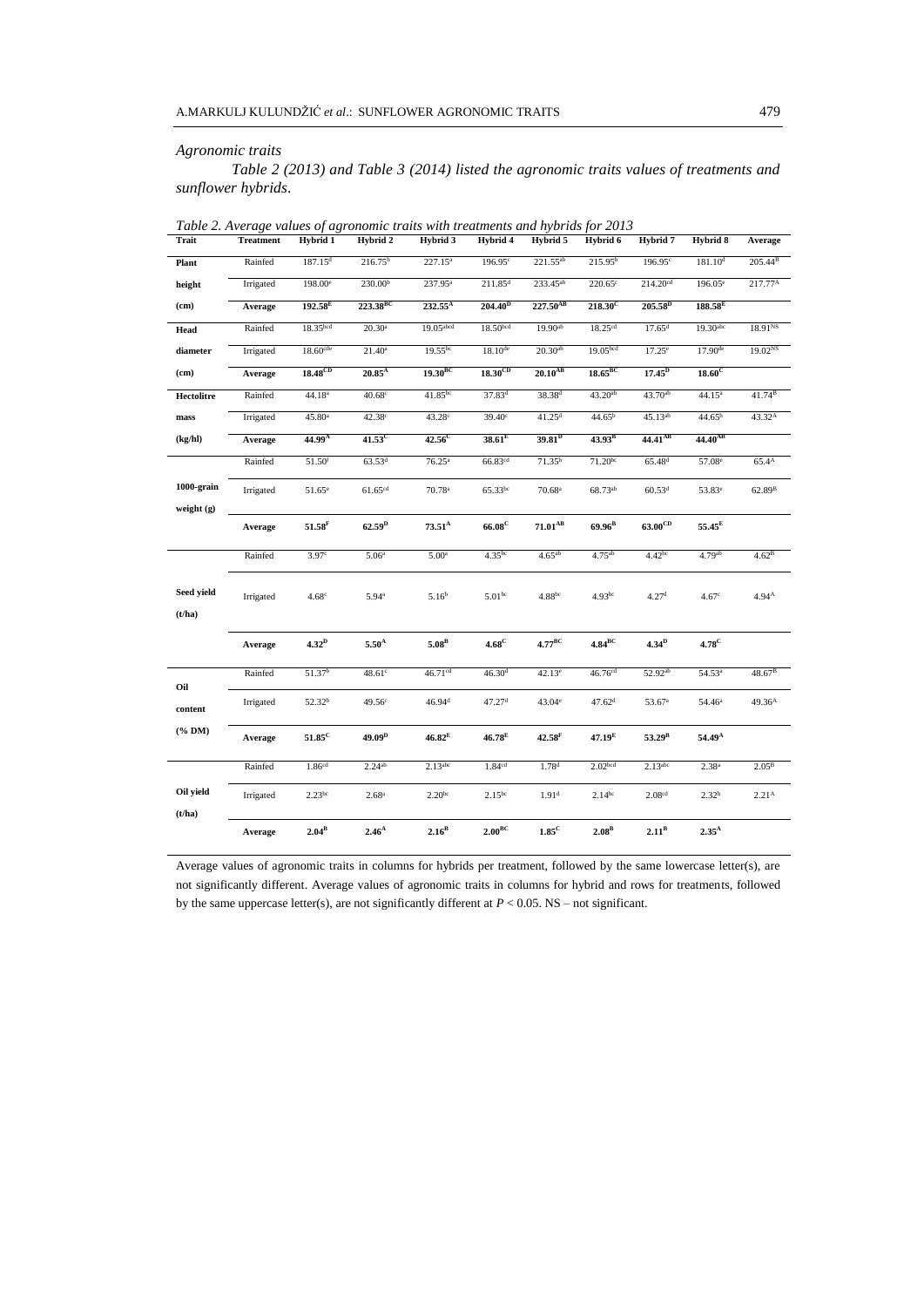| Trait                   | <b>Treatment</b> | Hybrid 1             | Hybrid 2           | Table 3. Average values of agronomic traits with treatments and hybrids for 2014<br>Hybrid 3 | Hybrid 4              | Hybrid 5             | Hybrid 6            | Hybrid 7             | Hybrid 8              |                    |
|-------------------------|------------------|----------------------|--------------------|----------------------------------------------------------------------------------------------|-----------------------|----------------------|---------------------|----------------------|-----------------------|--------------------|
|                         |                  |                      |                    |                                                                                              |                       |                      |                     |                      |                       | Average            |
| Plant                   | Rainfed          | $192.00^{de}$        | $212.50^{ab}$      | $220.00^a$                                                                                   | $201.00^{\circ}$      | $213.50^{ab}$        | 210.00 <sup>b</sup> | 195.00 <sup>cd</sup> | $185.25^{\circ}$      | $203.66^{NS}$      |
| height                  | Irrigated        | $192.25^{\circ}$     | $212.50^{bc}$      | $222.25^a$                                                                                   | $202.25^d$            | $217.75^{ab}$        | $211.25^{\circ}$    | $202.25^d$           | $184.75$ <sup>f</sup> | $205.66^{NS}$      |
| (cm)                    | Average          | $192.13^{\rm D}$     | $212.50^{\rm B}$   | 221.13 <sup>A</sup>                                                                          | $201.63$ <sup>C</sup> | $215.63^B$           | $210.63^{\rm B}$    | $198.63^C$           | 185.00 <sup>E</sup>   |                    |
| Head                    | Rainfed          | 18.95                | 18.70              | 18.25                                                                                        | 18.25                 | 18.95                | 18.25               | 17.25                | 17.85                 | 18.31 <sup>A</sup> |
| diameter                | Irrigated        | $18.05^{ab}$         | 19.15 <sup>a</sup> | 18.75 <sup>a</sup>                                                                           | 18.65 <sup>a</sup>    | $18.10^{ab}$         | 17.20 <sup>b</sup>  | 14.80c               | 17.05 <sup>b</sup>    | 17.72 <sup>B</sup> |
| (cm)                    | Average          | $18.50^{AB}$         | $18.93^{A}$        | $18.50^{AB}$                                                                                 | $18.45^{AB}$          | $18.53^{AB}$         | $17.73^{\rm BC}$    | 16.03 <sup>D</sup>   | $17.45^\circ$         |                    |
| <b>Hectolitre</b>       | Rainfed          | 41.74 <sup>a</sup>   | $39.38^{b}$        | 40.20 <sup>b</sup>                                                                           | $35.98^{\circ}$       | $35.95^\circ$        | 39.58 <sup>b</sup>  | 41.30 <sup>a</sup>   | 41.98 <sup>a</sup>    | $39.51^{B}$        |
| mass                    | Irrigated        | $42.25^{bc}$         | $39.68^{d}$        | $41.48^{\circ}$                                                                              | 36.28 <sup>f</sup>    | $37.68^{\circ}$      | $40.38^{d}$         | 44.48 <sup>a</sup>   | 42.70 <sup>b</sup>    | 40.61 <sup>A</sup> |
| (kg/hl)                 | Average          | $42.00^{\rm B}$      | $39.53^{\rm D}$    | $40.84^\circ$                                                                                | 36.13 <sup>F</sup>    | 36.81 <sup>E</sup>   | $39.98^{D}$         | 42.89 <sup>A</sup>   | $42.34^{AB}$          |                    |
| 1000-grain              | Rainfed          | 44.78 <sup>f</sup>   | $49.40^{de}$       | 62.59 <sup>a</sup>                                                                           | 55.54 <sup>c</sup>    | 59.93ab              | 56.38bc             | 50.60 <sup>d</sup>   | 45.86 <sup>ef</sup>   | 53.13 <sup>A</sup> |
| weight                  | Irrigated        | 42.36 <sup>d</sup>   | 50.64c             | $60.90$ <sup>a</sup>                                                                         | 52.89c                | 56.85 <sup>b</sup>   | 53.43bc             | 49.53bc              | 44.53 <sup>d</sup>    | 51.39 <sup>B</sup> |
| (g)                     | Average          | 43.57 <sup>E</sup>   | $50.02^{D}$        | $61.74^{A}$                                                                                  | $54.21$ <sup>C</sup>  | $58.39^{B}$          | 54.90 <sup>C</sup>  | $50.06^{\rm D}$      | 45.19 <sup>E</sup>    |                    |
| Seed yield              | Rainfed          | $3.93^{d}$           | 4.96 <sup>a</sup>  | 4.40 <sup>c</sup>                                                                            | 4.70 <sup>d</sup>     | $3.86^{d}$           | $3.82^{d}$          | 2.90 <sup>f</sup>    | $3.58^{\circ}$        | 4.02 <sup>A</sup>  |
| (t/ha)                  | Irrigated        | 3.95 <sup>c</sup>    | 4.81 <sup>a</sup>  | 4.10 <sup>c</sup>                                                                            | 4.52 <sup>b</sup>     | 3.93 <sup>cd</sup>   | 3.73 <sup>d</sup>   | 2.94 <sup>e</sup>    | 2.99 <sup>e</sup>     | $3.87^{\rm B}$     |
|                         | Average          | 3.94 <sup>D</sup>    | 4.89 <sup>A</sup>  | $4.25^{\circ}$                                                                               | $4.61^B$              | 3.89 <sup>DE</sup>   | 3.77 <sup>E</sup>   | 2.92 <sup>E</sup>    | 3.28 <sup>F</sup>     |                    |
| Oil content             | Rainfed          | $48.12^{bc}$         | 47.96bc            | 46.67 <sup>cd</sup>                                                                          | $44.71$ <sup>e</sup>  | $41.69$ <sup>f</sup> | $45.43^{\text{de}}$ | 50.37 <sup>a</sup>   | 49.17ab               | $46.77^{NS}$       |
| $(% \mathbf{M})$ (% DM) | Irrigated        | $46.93^{bc}$         | $47.26$ bc         | 46.62 <sup>cd</sup>                                                                          | $43.83^e$             | 41.83f               | $45.26$ de          | 50.68 <sup>a</sup>   | 48.35 <sup>b</sup>    | $46.35^{NS}$       |
|                         | Average          | $47.53$ <sup>C</sup> | $47.61^\circ$      | $46.64^\circ$                                                                                | 44.27 <sup>E</sup>    | 41.76 <sup>F</sup>   | $45.35^{D}$         | $50.53^{A}$          | $48.76^{A}$           |                    |
|                         | Rainfed          | 1.72 <sup>c</sup>    | 2.16 <sup>a</sup>  | 1.87 <sup>b</sup>                                                                            | 1.91 <sup>b</sup>     | 1.46 <sup>c</sup>    | 1.58 <sup>d</sup>   | 1.33 <sup>f</sup>    | 1.60 <sup>d</sup>     | 1.70 <sup>A</sup>  |
| Oil<br>yield<br>(t/ha)  | Irrigated        | 1.69 <sup>c</sup>    | 2.07 <sup>a</sup>  | 1.74 <sup>bc</sup>                                                                           | 1.80 <sup>b</sup>     | 1.50 <sup>d</sup>    | 1.54 <sup>d</sup>   | 1.36 <sup>e</sup>    | 1.32 <sup>e</sup>     | 1.63 <sup>B</sup>  |
|                         | Average          | $1.70^{\circ}$       | $2.12^{A}$         | 1.80 <sup>B</sup>                                                                            | 1.86 <sup>B</sup>     | 1.48 <sup>E</sup>    | 1.56 <sup>D</sup>   | 1.34 <sup>F</sup>    | 1.46 <sup>E</sup>     |                    |

Average values of agronomic traits in columns for hybrids per treatment, followed by the same lowercase letter(s), are not significantly different. Average values of agronomic traits in columns for hybrid and rows for treatments, followed by the same uppercase letter(s), are not significantly different at *P* < 0.05. NS – not significant

### *Plant height*

Although, according to VRATARIĆ *et al.* (2004), the height of sunflower plants can vary greatly (50–500 cm), commercial sunflower hybrids are usually in a range of 150–200 cm (HLADNI *et al.,* 2014), while the optimal height is considered to be between 150–170 cm. In this research, PH values in 2013 and 2014 in both rainfed and irrigated treatments and treatments average per hybrids were the lowest in hybrid 8 (rainfed: 181.10 and 185.25 cm; irrigated: 196.05 and 184.75 cm; treatments average: 188.58 and 185.00 cm, respectively) and the highest in hybrid 3 (rainfed: 227.15 and 220.00 cm; irrigated: 237.95 and 222.25 cm; treatments average: 232.55 and 221.13 cm, respectively). ĆIRIĆ *et al.* (2013) reported a very similar range of PH values when examining lines' combining abilities. The lowest value in hybrid was 182.7 cm, and the highest was 239 cm. Similar results were determined by IQRASAN *et al.* (2017). In contrast,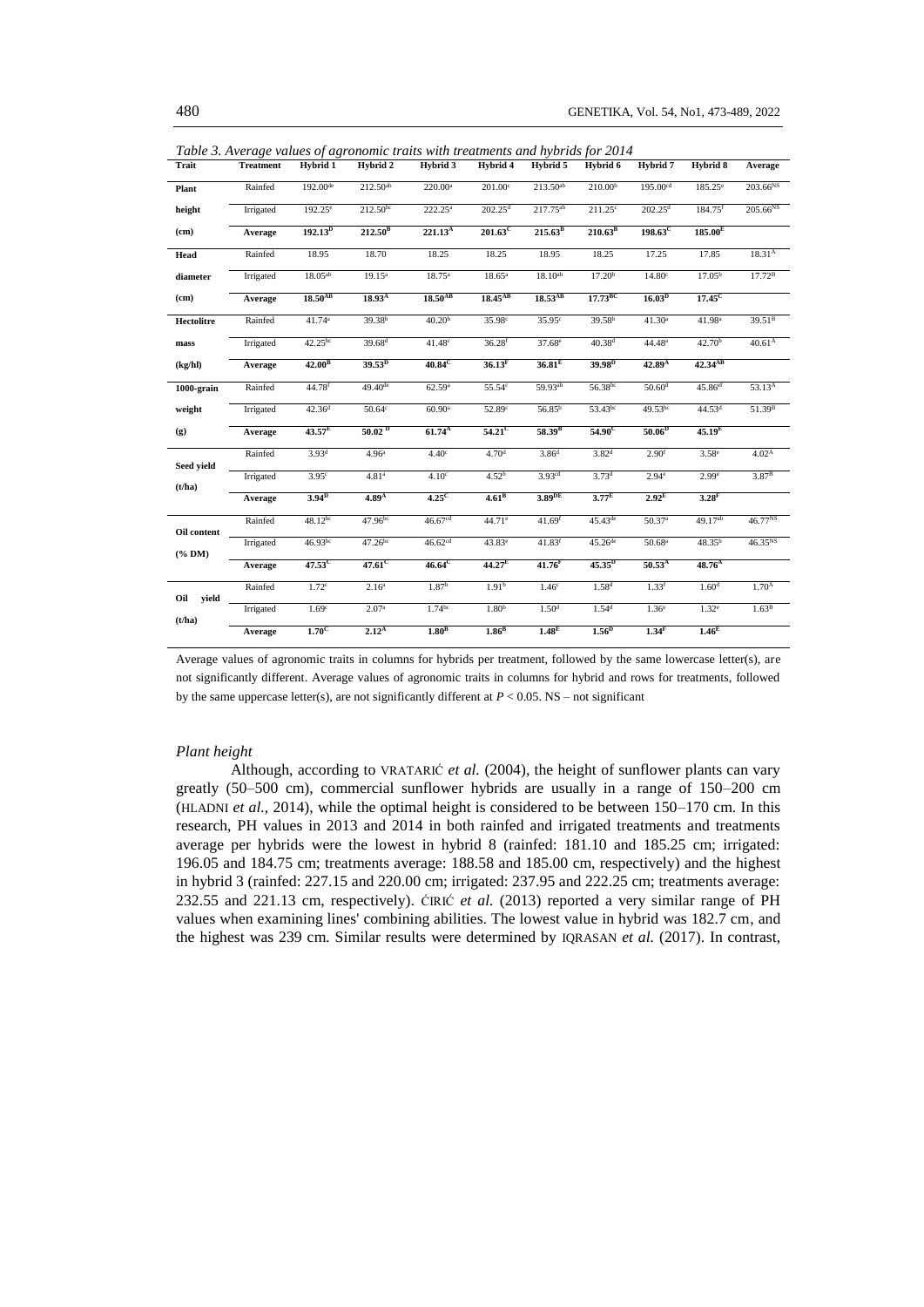UD-DIN *et al.* (2014) identified lower plants in their study (177–200 cm). Furthermore, in 2013 average plant heights in irrigated treatment were significantly higher than in rainfed treatment. In general, irrigation increased PH in 2013 by 6.00%. In 2014, the statistical significance of treatments for plant heights was not proven. RAUF *et al.* (2012) proved that omitting irrigation at the beginning of stem elongation causes a decrease in sunflower plants' height, which may be why irrigated plants had lower stems in 2014. Since lower plants are preferred, the impact of irrigation in 2013 was not favourable. RAUF *et al.* (2012) and EBEED *et al.* (2019) reported the same irrigation effect, i.e. increasing plants' height with irrigation. Unfortunately, plants higher than two meters had been lodging, more so in irrigated areas or during heavy autumn rains and in locations with strong wind currents during head maturation, leading to yield loss.

### *Head diameter*

The HD depends on genotype, environmental factors, and cultivation agrotechnics (VRATARIĆ *et al.,* 2004; ŠKORIĆ, 2012; HLADNI *et al.,* 2014), and it was morphophysiological traits that indirectly affect the SY. Optimal HD depends on the purpose of use. For example, oil sunflower types have an HD between 15–25 cm, while non-oil genotypes can have an HD of up to 40 cm (VRATARIĆ *et al.,* 2004). According to BALALIĆ *et al.* (2016), the head's diameter should be 20–25 cm, with a firm epidermis on the head's underside. Shifts in the diameter of sunflower heads beyond optimal values lead to an increase in the number of empty seeds, an increase in the shell percentage, a decrease in SY and OC (ŠKORIĆ, 2012). In contrast, ĆIRIĆ *et al.* (2013) argue that hybrids with large head diameters and many fertile flowers are preferred. In this research, HD ranged from 17.25 (H7) to 21.40 cm (H2) in 2013. Both minimum and maximum values were in irrigated treatment, thus confirming a statistically significant difference between hybrids within the treatment. In 2014, the range was 14.80 (H7 in rainfed) to 19.15 cm (H2 in irrigated). According to the LSD test, hybrids in rainfed treatment did not show a statistical difference in HD. UD-DIN *et al.* (2014) recorded a minimum head size of 16.60 cm and a maximum of 19.90 cm in a hybrid combination, similar to results here in 2014. IQRASAN *et al.* (2017) received similar results as well. Conditions in 2013 were more favourable for the development of larger sunflower heads. According to the results, hybrid 7 had an unfavourable HD, while hybrid 2 had optimal. Average head diameters per treatment in 2013 were almost the same, i.e. there was no statistically significant difference between them. In 2014, irrigation decreased average HD, resulting in significant differences between treatments. In contrast, other studies have shown that the number of irrigations increases sunflower heads' diameter (RAUF *et al.,* 2012; GHOLINEZHAD *et al*., 2016).

### *Hectolitre mass*

HM depends on the density, shape and size of the grain (POSPIŠIL and POSPIŠIL, 2013). It is a very important trait as it indicates seed quality, which affects germination and grain quality, directly influencing grain processing (KOLAK, 1994). Irrigation resulted in an increase of the HM in all hybrids and both years, which is also statistically confirmed by treatment comparison. According to the LSD test, the hybrids under investigation showed a significant variation for this trait. In 2013, hybrid 1 had the highest, i.e. optimal values in both rainfed (44.18 kg/hl) and irrigated (45.80 kg/hl) treatments, while hybrid 4 had the lowest HM in both treatments (37.83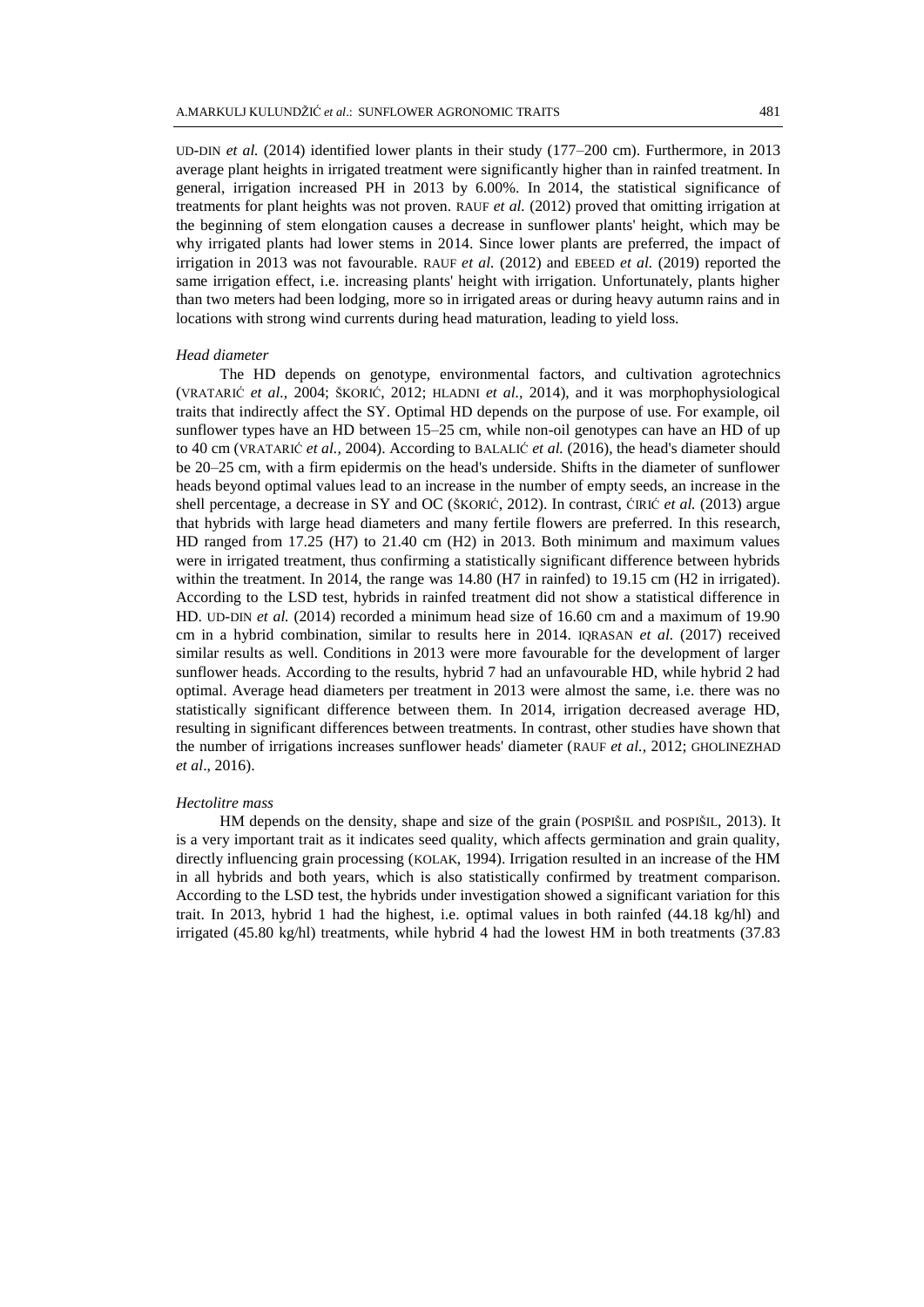kg/hl in rainfed and 39.40 kg/hl in irrigated). POSPIŠIL and POSPIŠIL (2013) stated that HM in sunflower plants ranges between 37 and 47 kg/hl. Conditions in 2014 had a different impact on the HM than in 2013. Hybrids with the lowest or highest HM values in rainfed did not follow the same trend in irrigated treatment, as was the case in 2013. Namely, hybrid 5 in rainfed (35.95) kg/hl) and hybrid 4 in irrigated treatment (36.28 kg/hl) had the lowest HM, while hybrid 8 in rainfed (41.98 kg/hl) and hybrid 7 in irrigated treatments (44.48 kg/hl) had the highest HM. Similar variation in different sunflower cultivars' hectolitre mass in 1999 and 2000 was reported by POSPIŠIL *et al.* (2001), who concluded that a low HM could indicate high shell content. Finally, there were statistically significant differences between hybrids in average HM values for both treatments. Hybrid 1 had the highest average HM in 2013, hybrid 7 had the highest average HM in 2014, while hybrid 4 had the lowest average HM in both years.

#### *1000-grain weight*

The TGW depends on the sunflower type, but there are also significant differences in cultivation types and environmental factors (ŠKORIĆ, 2012). The TGW is a complex quantitative trait and an important sunflower seed yield component. Knowing the TGW is the key to successful seed production because it affects the sowing rate, the density of plants during the growing season, as well as the SY per unit area (RADIĆ *et al.,* 2013). When sowing sunflowers in less favourable agro-ecological conditions, it is necessary to use seeds with higher values of TGW because plants from such seeds grow faster due to the higher content of food reserve from which they receive energy for initial growth (BALALIĆ *et al.*, 2012). Although water stress usually reduces the TGW, probably due to the reduction in water and mineral uptake by the plant and the reduction in assimilating building and transfer to seed and seed half-filling (SEGHATOLESLAMI *et al.,* 2012), this was not the case here. The average TGW per treatment was significantly higher in the rainfed treatment in both years, i.e. the grain was less filled under irrigation treatment. Irrigation decreased TGW in 2013 and 2014 by 3.99 and 3.39%, respectively. These results contradict the results obtained by RAUF *et al.* (2012) and KAYA and KOLSARICI (2011), who determined the highest values of TGW when they applied full irrigation throughout the sunflower vegetation. Hybrid 1 had the lowest TGW values in both rainfed and irrigated treatments in 2013 and 2014 (rainfed: 51.50 and 44.78 g; irrigated: 51.65 and 42.36 g, respectively), while hybrid 3 had the highest values in both rainfed and irrigated treatments in 2013 and 2014 (rainfed 76.25 and 62.59 g; irrigated: 70.78 and 60.90 g, respectively), which is also confirmed by LSD. POSPIŠIL *et al.* (2001) determined that TGW ranged from 43.5 to 70.2 g in 1999 and 33.6 to 94.2 g in 2000.

#### *Seed yield*

SY is the most important economic metric trait for crop growers (HLADNI *et al.,* 2014). It is a quantitative trait that can differ between and within hybrids, which was confirmed in this research as well. SY ranged from 3.97 (H1 in rainfed) to 5.94 t/ha (H2 in irrigated) in 2013. In 2014, the range was 2.90 (H7 in rainfed)  $-4.96$  t/ha (H2 in rainfed). The shown values indicate irrigation's cost-effectiveness in achieving higher sunflower yields in 2013. Hybrids significantly varied in SY in both testing years. IORASAN *et al.* (2017) recorded yields in the range of 3904 – 4577 kg/ha, while LIOVIĆ *et al.* (2017) recorded seed yields from 5.27 to 6.95 t/ha, which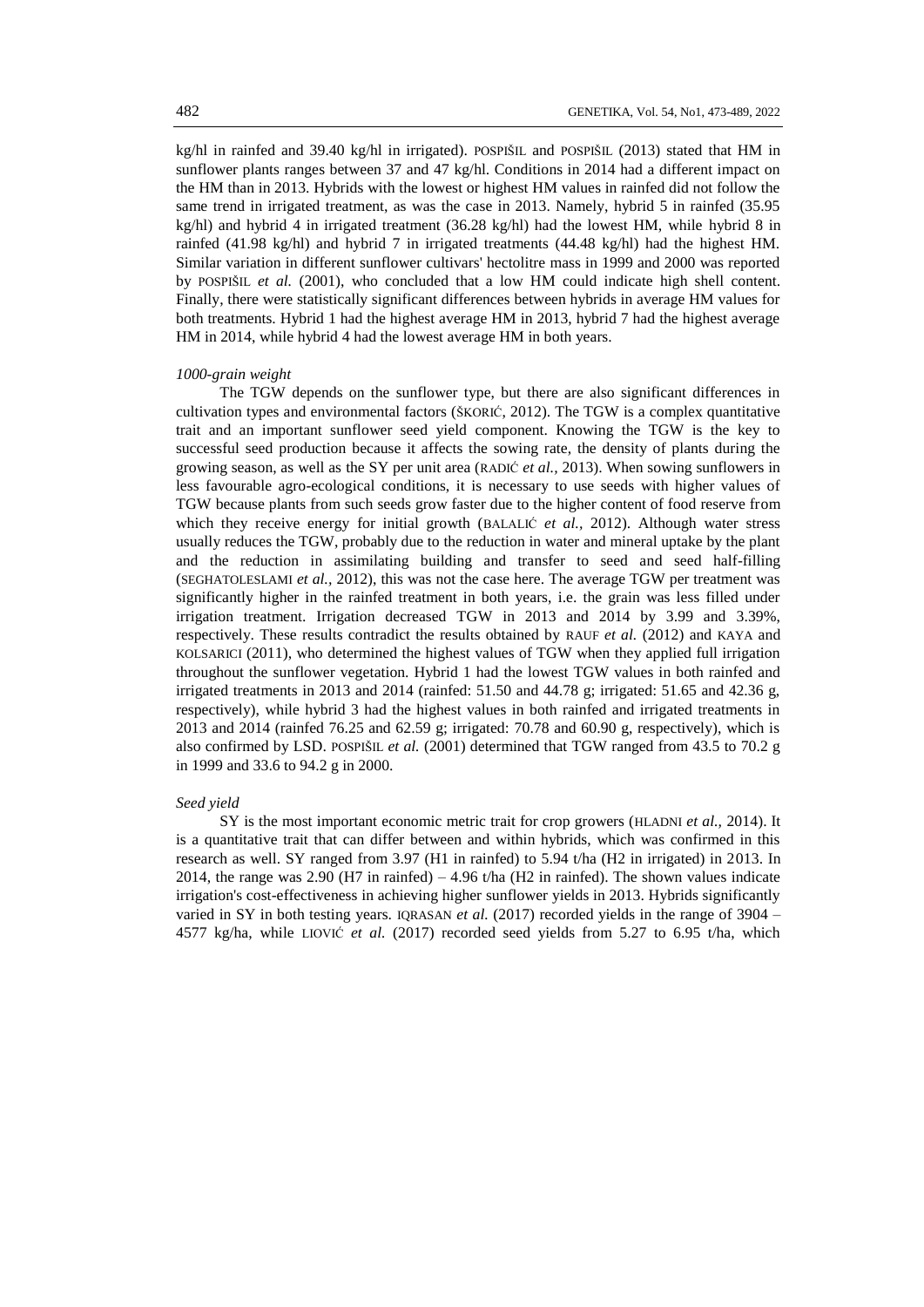confirms the existence of variability for the trait. Furthermore, a large genetic difference for SY in well-watered and water stress conditions was reported by GHOLINEZHAD *et al*. (2016). Sunflower is a climate-adaptable crop that provides satisfactory seed yields in both dry and warm weather conditions (PEPÓ and NOVÁK, 2016). Nevertheless, extreme weather conditions (dry or rainy weather) decrease the yield. Here, average SY values for treatments significantly increased with irrigation in 2013 by 6.96%, but irrigation statistically significant decreased average SY in 2014 by 3.69%. KAYA and KOLSARICI (2011) observed that sunflower vegetative growth is enhanced when irrigation is applied before the flowering phase, while irrigation applied in the flowering and late flowering phase increased the SY, which may explain higher SY in irrigation treatment in 2013 in this study. Furthermore, the amount of added water during irrigation also affects the SY (ELTARABILY *et al.,* 2020). According to SEGHATOLESLAMI *et al.* (2012), sunflower yields were 2.64 times higher in optimum irrigation treatment than in severe water deficit stress, which could also be one reason for the difference in SY in irrigated treatment between years in this study.

#### *Oil content*

Being one of the most important sunflower traits for processing and oil production, OC is strongly affected by the environment, making it difficult to predict it (BALALIĆ *et al.*, 2012; ANDRIANASOLO *et al.,* 2016). It depends on the average daily temperatures and available moisture in the grain filling phase, as well as on the duration of that phase. The accumulation of sunflower oil begins in the reproductive phase of anthers development and lasts until the plants' physiological maturity, i.e. it depends on the period's length from flowering to physiological maturity. The accumulation of oil in the seed is more successful with adequate soil moisture, average daily temperatures below 25°C and if the oil filling phase is not interrupted by a disease's appearance (ŠKORIĆ, 1989). The amount of oil in sunflower seed largely depends on the leaves' ability to maintain photosynthetic activity during grain filling (ANDRIANASOLO *et al.,* 2016). Shortening of the grain filling phase can be caused by temperatures above 34°C, which negatively affects oil accumulation seed weight and can cause an increase in shell fraction (CHIMENTI *et al.,* 2001). In this research, in 2013, significant differences were found between treatments in favour of irrigation, but in 2014 there was no significant difference between treatments for OC. It ranged from 41.69% (H5 in 2014) to 54.53% (H8 in 2013) in rainfed treatment and from 41.83% (H5 in 2014) to 54.46% (H8 in 2013) in irrigated treatment in both years. The LSD test confirmed a statistically significant difference in hybrids within treatments in both years. The ranges are similar to those determined by POSPIŠIL *et al.* (2001) but have higher values than those reported by IQRASAN *et al.* (2017), i.e. 35.8–40.2%. Lower values of OC (36–42%) were reported by HUSSAIN *et al.* (2017) as well. Although variation in OC values between hybrids existed, three-way ANOVA results indicate neither year nor treatments were statistically significant variation sources. The study of the impact of irrigation at different sunflower growth phases and development revealed a significant reduction in SY and OC when irrigation was omitted in the maturing phase (RAUF *et al.,* 2012). This is evident from higher SY and OC under irrigated treatment in 2013, most likely due to a large amount of precipitation at maturation (Figure 1). In contrast, irrigation in 2014 resulted in an SY decrease, probably due to the omission of irrigation in the maturing phase. The statistical significance of irrigation was not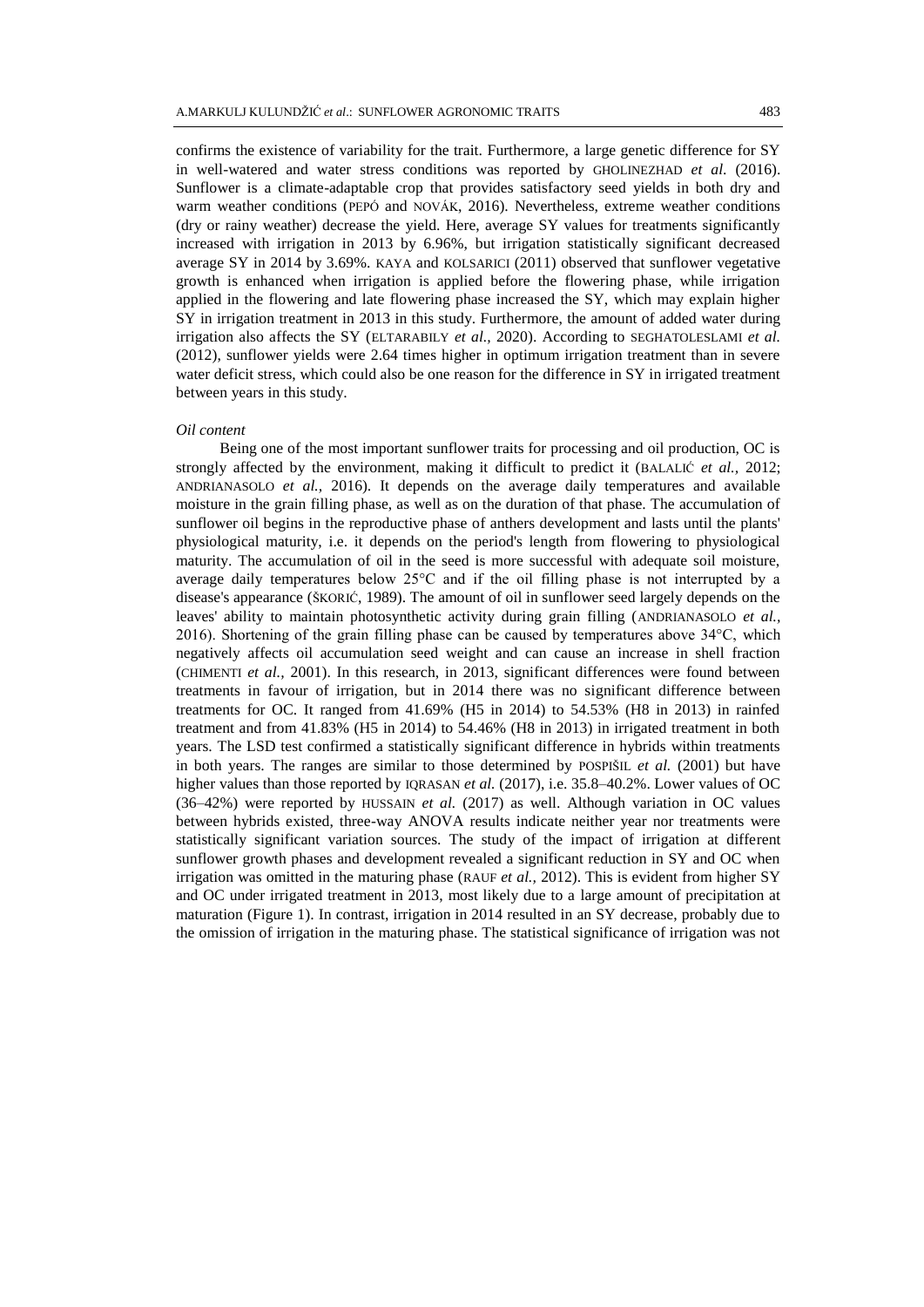confirmed for OC. H5 had the lowest average OC, while H8 had the highest OC in 2013, and H7 and H8 both had the highest OC in 2014.

### *Oil yield*

Oil yield, as a product of OC and SY, is the main goal of growing sunflowers for oil production. It largely depends on a number of plant characteristics and environmental factors that are especially important in the grain filling phase (ŠKORIĆ, 2012). The range of OY values in 2013 in rainfed treatment was  $1.78$  (H5) –  $2.38$  t/ha (H8) and  $1.91$  (H5) –  $2.68$  t/ha (H2) in irrigated treatment. In 2014, the values of OY in rainfed treatment ranged from 1.33 (H7) to 2.16 t/ha (H2) and from 1.32 (H8) to 2.07 t/ha (H2) in irrigated treatment. OY's average values in rainfed treatment were 2.05 and 1.70 t/ha in 2013 and 2014, respectively, and 2.21 and 1.63 t/ha in irrigated treatment in 2013 and 2014, respectively. Higher oil yields in 2013 compared to oil yields in 2014 were confirmed by MIJIĆ *et al.* (2017), stating that the cause of such results is a satisfactory reserve of winter moisture and not too high-temperature maxima in 2013. The average OY values in eight hybrids investigated in this study were lower than those recorded by LIOVIĆ *et al.* (2017). Temperature and solar radiation, sowing dates, and localities greatly influence oil synthesis (ECHARTE *et al*., 2013; HILWA *et al*., 2019). IQRASAN *et al.* (2017) confirmed that the quality of sunflower oil is positively affected by available water in the soil and temperatures under spring sunflower sowing conditions. A statistically significant difference in treatment was found in both years. In 2013, the average OY was higher in irrigated treatment, but in 2014 it was higher in rainfed treatment. Average values between treatments increased by 7.8% with irrigation in 2013 and decreased by 4.80% in 2014. In contrast, daily irrigation had a statistically significant effect on sunflower OY, ranging from 797.86–1143.40 kg/ha (CARVALHO *et al.,* 2020), which is markedly lower than the OY hybrids tested here. ALIPATRA *et al.* (2019) reported the impact of irrigation 30, 60 and 80 days after sowing on the increase in OY as well. It is evident that OY was affected by the time of irrigation, i.e. omission of irrigation in the maturity phase, the same as SY and OC, which is expected as OY is a product of these two traits.

## *Principal component analysis (PCA)*

Three principal components (PCs) were identified as statistically significant, explaining 54.92% of the data variance. The first PC (PC1) accounted for 25.16% of the data set variability and had the highest eigenvalue (4.78). Loadings contributing the most to PC1 in a positive direction were SY, OY, year 2013, TGW and HD, while PH and year 2014 contributed the most but in a negative direction. The second (PC2) and third (PC3) PCs accounted for 18.11 and 11.64% of the data's variance, with eigenvalues of 3.44 and 2.21, respectively. The largest contribution to PC2 was made by hybrid 5 and PH in a positive and OC and HM negative direction. The rainfed treatment and PH contributed the most positively to PC3, and the irrigated treatment the most negatively.

PCA confirmed ANOVA's previously proven year and hybrid effects. At the same time, a negative correlation between treatments has been proven. The arrangement of hybrids in the coordinate system also demonstrated the genetic variability of the tested sunflower hybrids. It can be concluded that hybrids 1, 7 and 8 are genetically similar to each other because they are mutually close and different from other hybrids as they are arranged opposite to the remaining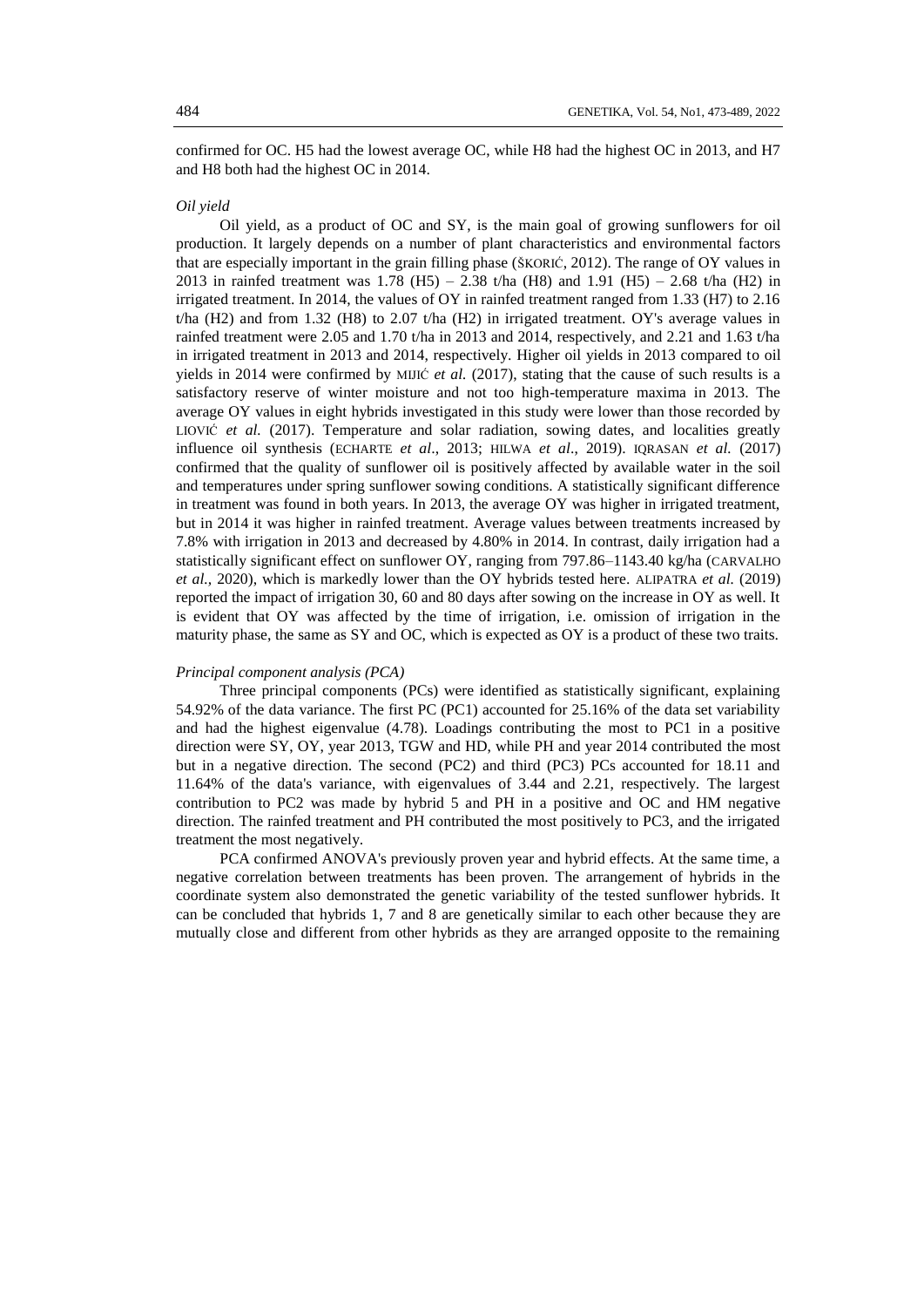five similar hybrids (H2, H3, H4, H5 and H6). Simultaneously, SY, PH, HD, TGW and OY position in the PCA biplot indicate their positive relationship. HM and OC were in a positive correlation as well (Figure 2). Positive correlations of all these traits were expected and previously confirmed by MIJIĆ *et al.* (2006), who also stated that an increase in HM results in an increase in OY, OC and SY due to established positive correlation coefficients. In this study, a positive relationship was reported only for HM and OC.



Figure 2. Biplot of principal component analysis of tested years (2013 and 2014), treatments (rainfed and irrigated) and eight sunflower hybrids  $(H1 - H8)$  for agronomic traits  $(PH - plant height, HD$ head diameter, TGW – 1000-grain weight, HM – hectolitre mass, SY – seed yield, OC – oil content, OY – oil yield)

### CONCLUSIONS

Three-way ANOVA and PCA confirmed the influence of the year on all tested agronomic traits. The significant influence of environmental conditions on the agronomic traits is evident from the significantly lower averages of all trait values determined in 2014 compared to 2013. The reason for this is the above-average precipitation amount at the time of sowing and germination, which had a negative impact on plants, causing them stress. Namely, the plants were forced to rely for a longer period on the energy stored in the seed, i.e. photosynthesis was postponed, which was reflected in the final result. The three-way ANOVA also confirmed the statistically significant effect of irrigation on PH, HM, TWG and SY. Therefore, sunflower irrigating is considered justified and can be used as an additional agrotechnical measure to target the agronomic traits. On the other hand, irrigation did not affect HD, OC, and OY, most likely due to omitting irrigation in the grain filling phase. When the years are considered separately, irrigation was not significant for HD in 2013 and PH and OC in 2014. The hybrid was a significant source of variation for all traits. ANOVA and PCA grouped the hybrids according to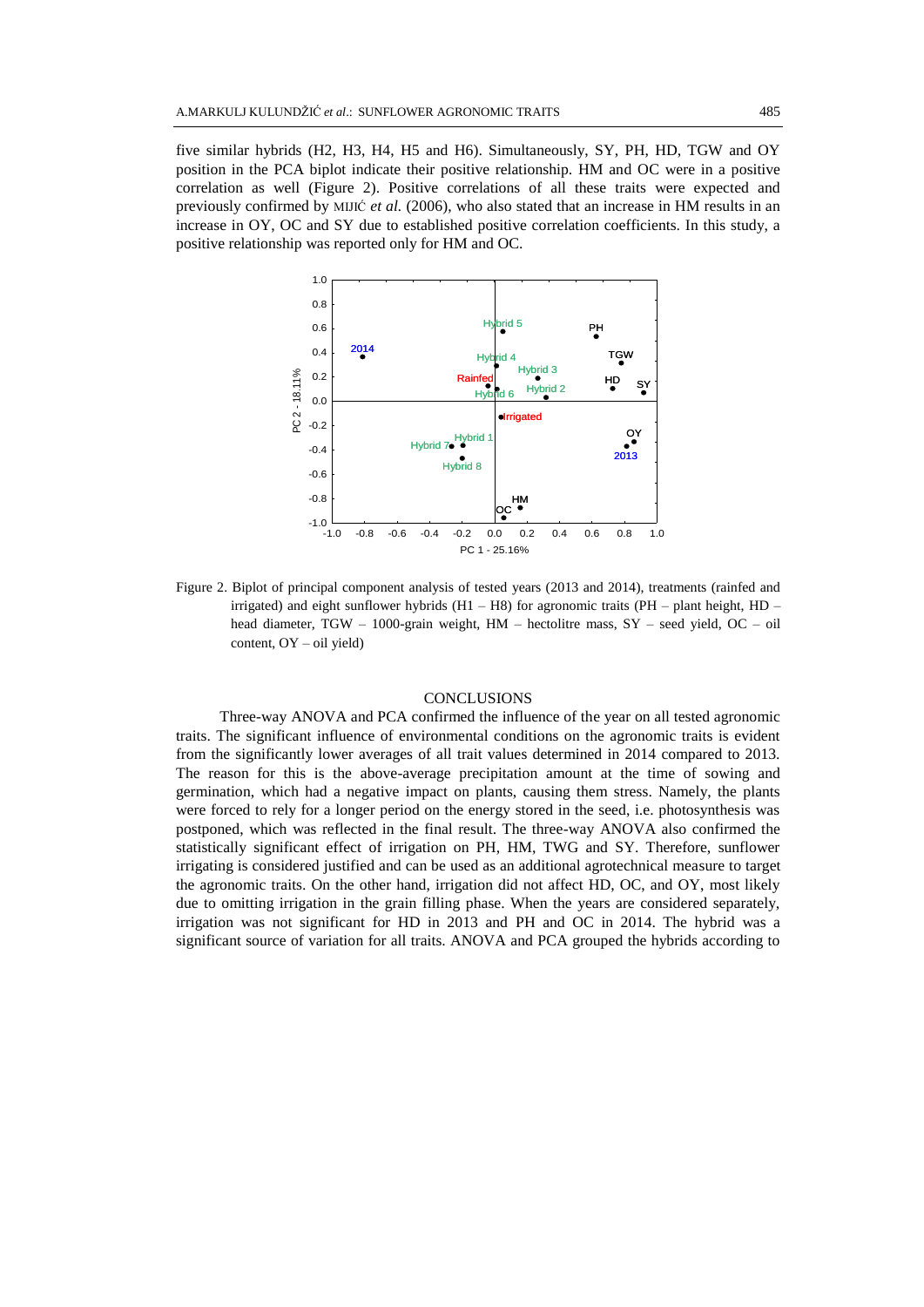their similarities. Hybrids 1, 7, and 8 formed one group and hybrids 2, 3, 4, 5, and 6 formed another. The first group had lower PH, HD, TGW and SY values and higher HM, OC and OY values, and the second group had reversed traits values. Furthermore, SY was positively correlated with PH, HD, TGW and OY, and HM positively correlated with OC. This facilitates the breeding process because it enables indirect breeding for economically important traits such as seed yield, oil content and oil yield. Breeders should certainly keep in mind that most agronomic traits are expressed differently in optimal and stressful growing conditions. Understanding the expression of traits under rainfed and irrigation conditions will greatly help design effective breeding programs by creating hybrids suitable for cultivation in semi-arid environments. Although greenhouse or growth chamber research is significant for preselection, field research in real production conditions is invaluable for choosing the right genotype for the specific environment. Achieving this through breeding enables lowering of the production costs and maximising the output.

## FUNDING

The Ministry of Science and Education, Croatia, funded this research (grant numbers 073- 0000000-3538 and 073-0731674-1673).

## ACKNOWLEDGEMENTS

We thank Dr Marko Josipović for the organisation and implementation of the irrigation of the experiment.

> Received, January  $30<sup>th</sup>$ , 2021 Accepted November  $10<sup>th</sup>$ , 2021

#### **REFERENCES**

- ALIPATRA, A., H., BANERJEE, K., BHATTACHARYYA, P., BANDOPADHYAY, K. RAY (2019): Yield and quality of hybrid sunflower (*Helianthus annuus*) as affected by irrigation and fertilisation. Indian J. Agric. Sci., *89* (9): 1419–24.
- ANDRIANASOLO, F.N., P., DEBAEKE, L., CHAMPOLIVIER, P., MAURY (2016): Analysis and modelling of the factors controlling seed oil concentration in sunflower: a review. OCL. *23* (2): D206.
- BALALIĆ, I., V., MIKLIČ, S., JOCIĆ, R., MARINKOVIĆ, S., CVEJIĆ, N., HLADNI, D., MILADINOVIĆ (2012): Evaluation of NS sunflower hybrids in small-plot trials via hybrid × location interaction. Ratar. Povrt., *49* (3): 270–281.
- BALALIĆ, I., J., CRNOBARAC, S., JOCIĆ, V., MIKLIČ, V., RADIĆ, N., DUŠANIĆ (2016): Variability of head diameter in sunflower hybrids depending on planting date. Genetika, *48* (3): 983–990.
- CHIMENTI, C.A., A.J., HALL, M.S., LÓPEZ (2001): Embryo-growth rate and duration in sunflowers affected by temperature. Field Crops Res., *69*: 81–88.
- CARVALHO, L.M., H.W., DE, L., DE, C.G., CARVALHO, P. DE, CARVALHO (2020): Yield and photosynthetic attributes of sunflower cultivars grown under supplemental irrigation in the semi-arid region of the Brazilian Northeast. Pesqui Agropecu Bras, *55*. e01715.
- ĆIRIĆ, M., S., JOCIĆ, S., CVEJIĆ, M., JOCKOVIĆ, P., ČANAK, R., MARINKOVIĆ, M. IVANOVIĆ (2012): Combining abilities of new inbred lines of sunflower (*Helianthus annuus* L.). Genetika, *45* (2): 289–296.
- ĆIRIĆ, M., S., JOCIĆ, S., CVEJIĆ, P., ČANAK, M., JOCKOVIĆ, R., MARINKOVIĆ, M., MIROSAVLJEVIĆ (2013): Evaluation of Combining Abilities of New Sunflower Inbred Lines. Ratar. Povrt., *50* (1): 8–15.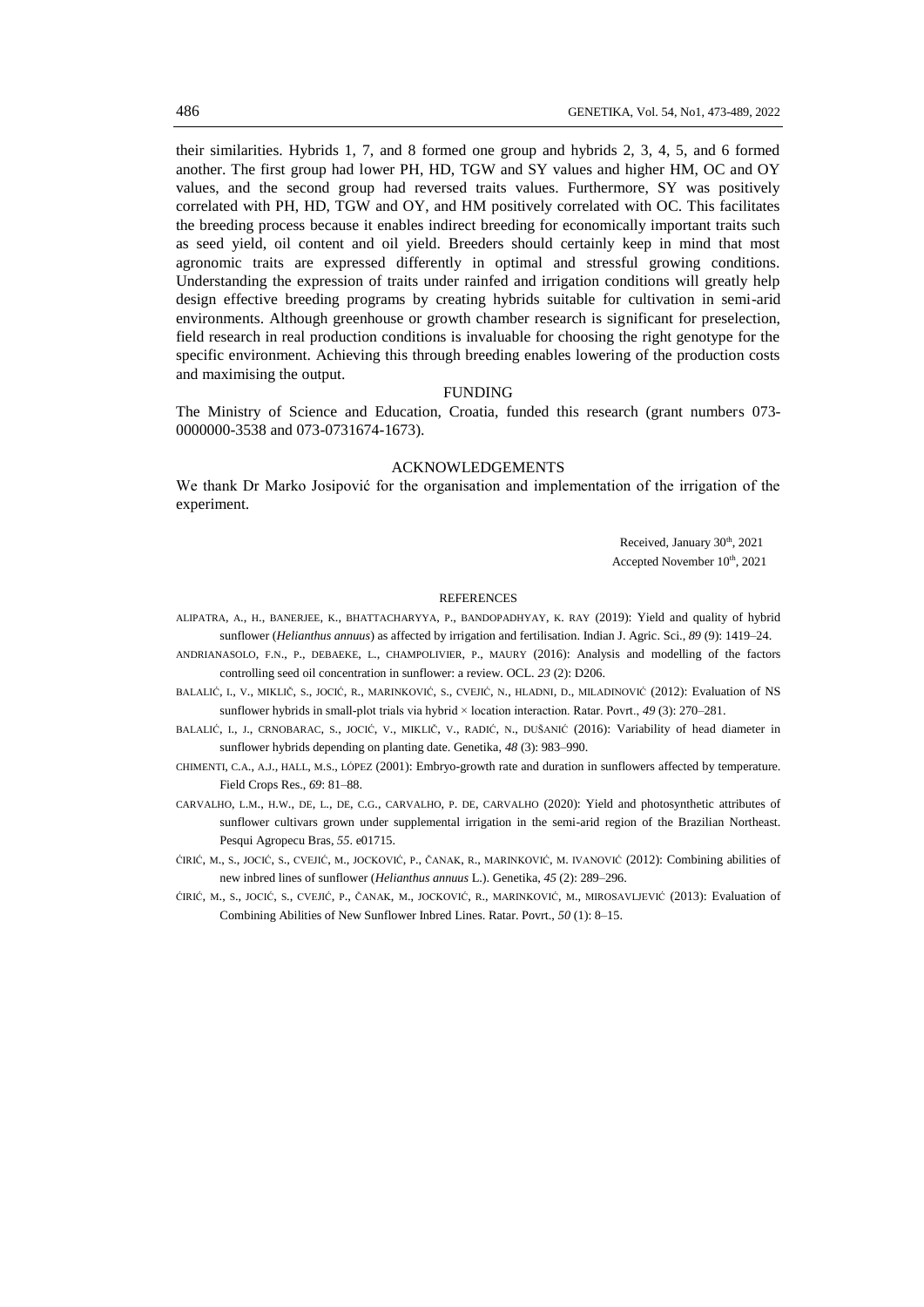- DARVISHZADEH, R., H., HATAMI MALEKI, A., PIRZAD, M., KHOLGHI, B., ABDOLLAHI MANDOULAKANI (2014): Genetic analysis of yield and yield related traits in sunflower (*Helianthus annuus* L.) under well-watered and water stressed conditions. Genetika, *46* (2): 369–384.
- DEBAEKE, P., P., CASADEBAIG, F., FLENET, N., LANGLADE (2017): Sunflower crop and climate change: vulnerability, adaptation, and mitigation potential from case-studies in Europe. OCL, *24* (1): D102.
- EBEED, H.T., N.M., HASSAN, M.M., KESHTA, O.S., HASSANIN (2019): Comparative Analysis of Seed Yield and Biochemical Attributes in Different Sunflower Genotypes under Different Levels of Irrigation and Salinity. Egypt. J. Bot., *59* (2).
- ECHARTE, M. M., L.A, PUNTEL, L.A.N., AGUIRREZABAL (2013): Assessment of the critical period for the effect of intercepted solar radiation on sunflower oil fatty acid composition. Field Crops Res., *149*: 213–222.
- ELTARABILY, M.G., J.M., BURKE, K.M., BALI (2020): Impact of Deficit Irrigation on Shallow Saline Groundwater Contribution and Sunflower Productivity in the Imperial Valley, California. Water, *12*: 571.
- FAOSTAT (2021): Available online: http://www.fao.org/faostat/en/#data/QC (accessed on 2 February 2021).
- GHOLINEZHAD, E., R., DARVISHZADEH, I., BERNOUSI (2015): Evaluation of sunflower grain yield components under different levels of soil water stress in Azerbaijan. Genetika, *47* (2): 581–598.
- HILWA, D., A., ANGA, W.A., MARAJAN, A. H., MOHAMMED, B. E. M., IDRIS (2019): Influence of Sowing Date on Growth and Yield Components of Sunflower (*Helianthus Annuus* L.) in Semi-Arid Zone. J. Agr. Res., *2* (2): 40.
- HLADNI, N., V., MIKLIC, S., JOCIC, M., KRALJEVIC-BALALIC, D., ŠKORIC (2014): Mode of inheritance and combining ability for plant height and head diameter in sunflower (*Helianthus annuus* L.). Genetika, *46* (1): 159–168.
- HUSSAIN, F., M., RAFIQ, M., GHIAS, R., QAMAR, M.K., RAZZAQ, A., AMIR HAMEED, S., HABIB, H.S.B., MUSTAFA (2017): Genetic Diversity for Seed Yield and its Components Using Principal Component and Cluster Analysis in Sunflower. Life Sci. J., *14* (5): 71–78.
- HUSSAIN, M., S., FAROOQ, W., HASAN, S., UL-ALLAH, M., TANVEER, M., FAROOQ, A., NAWAZ (2018): Drought stress in sunflower: Physiological effects and its management through breeding and agronomic alternatives. Agric. Water Manag., *201*: 152–166.
- IQRASAN, A., QAYYUM, S.U., KHAN, S.A., KHAN, A., MEHMOOD, Y., BIBI, A., SHER, H., KHAN, M.A., JENKS (2017): Sunflower (*Helianthus annuus*) hybrids evaluation for oil quality and yield attributes under spring planting conditions of Haripur, Pakistan. Planta Daninha. v35:e017161596.
- JOKIĆ, G., S., PROLE, D., BUTAŠ, B., OSTOJIĆ, I., RADEKA, S., JOCIĆ (2016): Analysis the parameters of seed quality in ns sunflower hybrid after processing in gravity separator. Selekcija i semenarstvo, *12* (2): 1–9.
- KAYA, M.D., O., KOLSARICI (2011): Seed yield and oil content of some sunflower (*Helianthus annuus* L.) hybrids irrigated at different growth stages. Afr. J. Biotechnol., *10* (22): 4591–4595.
- KOLAK, I. (1994): Sjemenarstvo ratarskih i krmnih kultura. Nakladni zavod Globus, Croatia.
- LIOVIĆ, I., A., MIJIĆ, A., MARKULJ KULUNDŽIĆ, T., DUVNJAK, D., GADŽO (2017): Influence of weather conditions on grain yield, oil content and oil yield of new OS sunflower hybrids. Poljoprivreda, *23* (1): 34–39.
- MAZVIMBAKUPA, F., A.T., MODI, T., MABHAUDHI (2015): Seed quality and water use characteristics of maise landraces compared with selected commercial hybrids. Chilean J. Agric. Res., *75* (1): 13–20.
- MIJIĆ, A., M., KRIZMANIĆ, I., LIOVIĆ, M., BILANDŽIĆ, T., DUVNJAK, Z., ZDUNIĆ, D., HORVAT, G., KRIZMANIĆ (2006): Kombinacijske sposobnosti i učinak gena za masu 1000 zrna i hektolitarsku masu kod suncokreta (*Helianthus annuus* L.). Sjemenarstvo, *23* (4): 335–346.
- MIJIĆ, A., I., LIOVIĆ, A., SUDARIĆ, D., GADŽO, Z., JOVOVIĆ, M., JANKULOVSKA, A., MARKULJ KULUNDŽIĆ, T., DUVNJAK (2017): The effect of environment on the phenotypic expression of grain yield, oil content and oil yield in sunflower hybrids. Agriculture and Forestry, *63* (1): 309–318.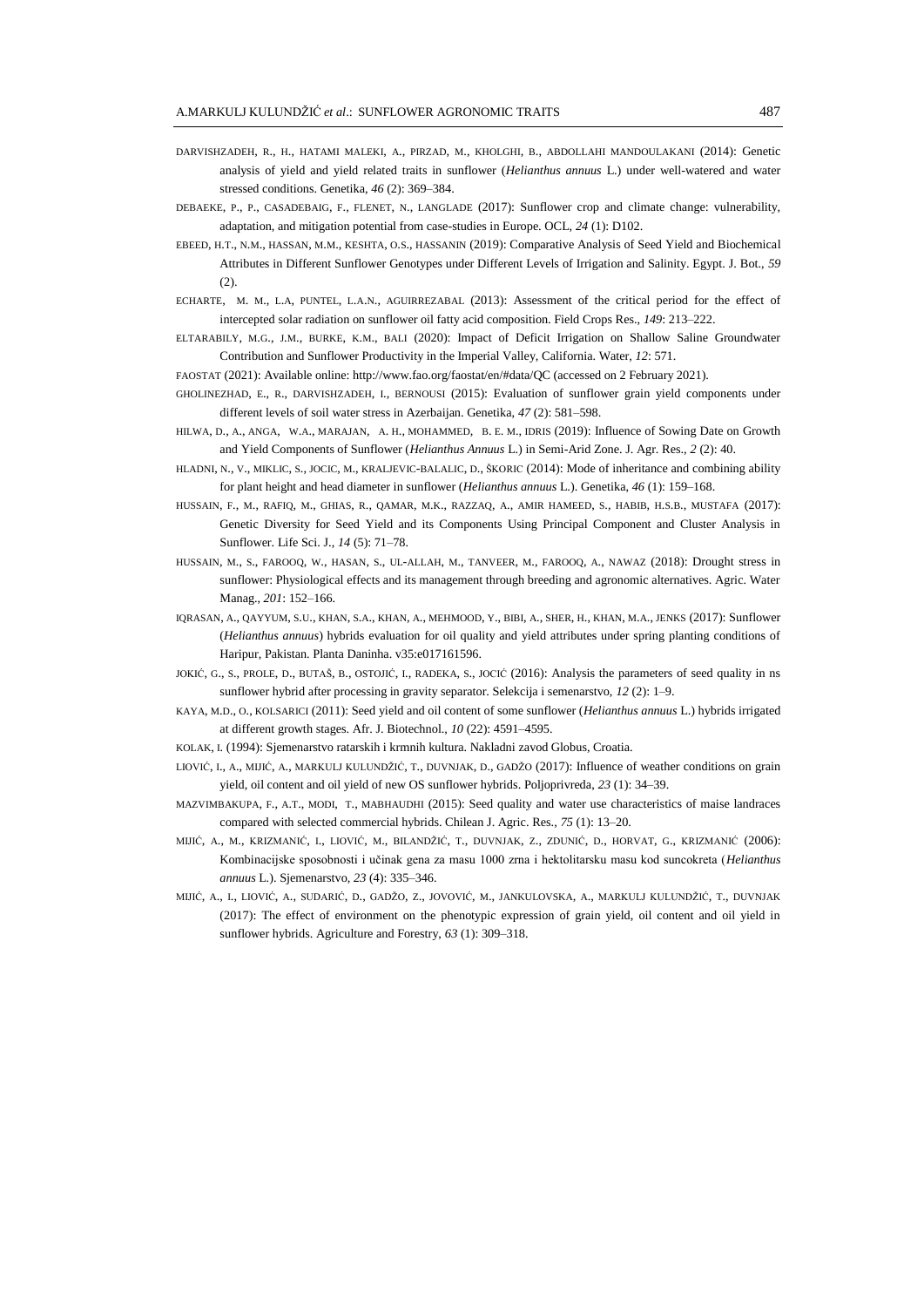- PEPÓ, P., A., NOVÁK (2016): Correlation between photosynthetic traits and yield in sunflower. Plant Soil Environ., *62* (7): 335–340.
- POSPIŠIL, M., Z., MUSTAPIĆ, D., VINCETIĆ (2001): Economic Traits of New Domestic and Foreign Sunflower Hybrids in Western Slavonia. ACS, *66* (3): 153–160.
- POSPIŠIL, M. (2013): Ratarstvo. II. dio industrijsko bilje. Zrinski d.d. Čakovec.
- POSPIŠIL, A., M., POSPIŠIL (2013): Ratarstvo: praktikum. Zagreb: Sveučilište u Zagrebu, Agronomski fakultet.
- RADIĆ, V., J., MRĐA, M., JOCKOVIĆ, P., ČANAK, A., DIMITRIJEVIĆ, S., JOCIĆ (2013): Sunflower 1000-seed weight as affected by year and genotype. Ratarstvo i povrtarstvo, *50* (1): 1–7.
- RAUF, A., M., MAQSOOD, A., AHMAD, A.S., GONDAL (2012): Yield and oil content of sunflower (*Helianthus annuus* L.) as influenced by spacing and reduced irrigation condition. eSci J. Crop Prod., *1*: 41–45.
- SEGHATOLESLAMI, M.J., R., BRADARAN, E., ANSARINIA, S., GHOLAMREZA MOUSAVI (2012): Effect of irrigation and nitrogen level on yield, yield components and some morphological traits of sunflower. Pak. J. Bot., *44* (5): 1551–1555.
- STATISTICAL YEARBOOK OF THE REPUBLIC OF CROATIA (2018): Available online: https://www.dzs.hr/Hrv\_Eng/ljetopis/2018/sljh2018.pdf (accessed on 2 February 2021).

ŠKORIĆ, D. (1989): Sunflower breeding. In: Polak, V.: Sunflower-Monograph. Nolit, Beograd, Serbia: 285–393.

- ŠKORIĆ, D. (2012): The genetic of sunflower. In: Škorić, D., Sakač, Z.: Sunflower genetics and breeding. Serbian Academy of Sciences and Arts Branch in Novi Sad, Republic of Serbia: 1–164.
- UD-DIN, S., M.A., KHAN, S., GULL, K., USMAN, F.Y., SALEEM, O.U., SAYAL (2014): Line × tester analysis of yield and yield related attributes in different sunflower genotypes. Pak. J. Bot., *46* (2): 659–665.
- VRATARIĆ, M. *et al*. (2004): Sunflower *Heliantus annuus* L. Agricultural Institute Osijek, Croatia.